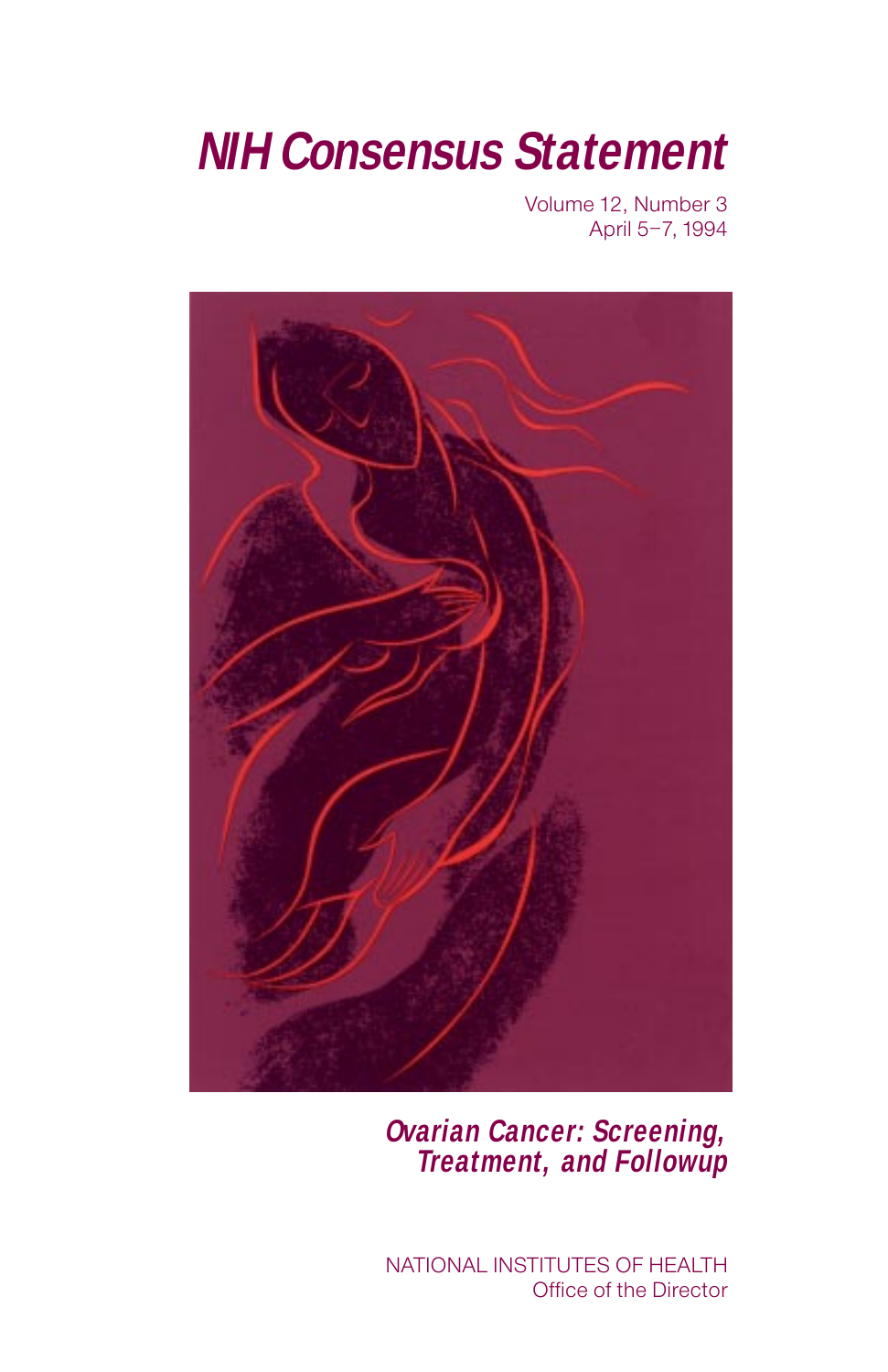### **About the NIH Consensus Development Program**

NIH Consensus Development Conferences are convened to evaluate available scientific information and resolve safety and efficacy issues related to a biomedical technology. The resultant NIH Consensus Statements are intended to advance understanding of the technology or issue in question and to be useful to health professionals and the public.

NIH Consensus Statements are prepared by a nonadvocate, non-Federal panel of experts, based on (1) presentations by investigators working in areas relevant to the consensus questions during a 2-day public session; (2) questions and statements from conference attendees during open discussion periods that are part of the public session; and (3) closed deliberations by the panel during the remainder of the second day and morning of the third. This statement is an independent report of the panel and is not a policy statement of the NIH or the Federal Government.

Free copies of this statement and bibliographies prepared by the National Library of Medicine are available from the NIH Consensus Program Information Service by 24-hour voice mail at 1-800-NIH-OMAR (644-6627) or from the Office of Medical Applications of Research, National Institutes of Health, Federal Building, Room 618, 7550 Wisconsin Avenue MSC9120, Bethesda, MD 20892-9120.

### **Reference Information**

For making bibliographic reference to the consensus statement from this conference, it is recommended that the following format be used, with or without source abbreviations, but without authorship attribution:

Ovarian Cancer: Screening, Treatment, and Followup. NIH Consens Statement 1994 Apr 5–7; 12(3):1–29.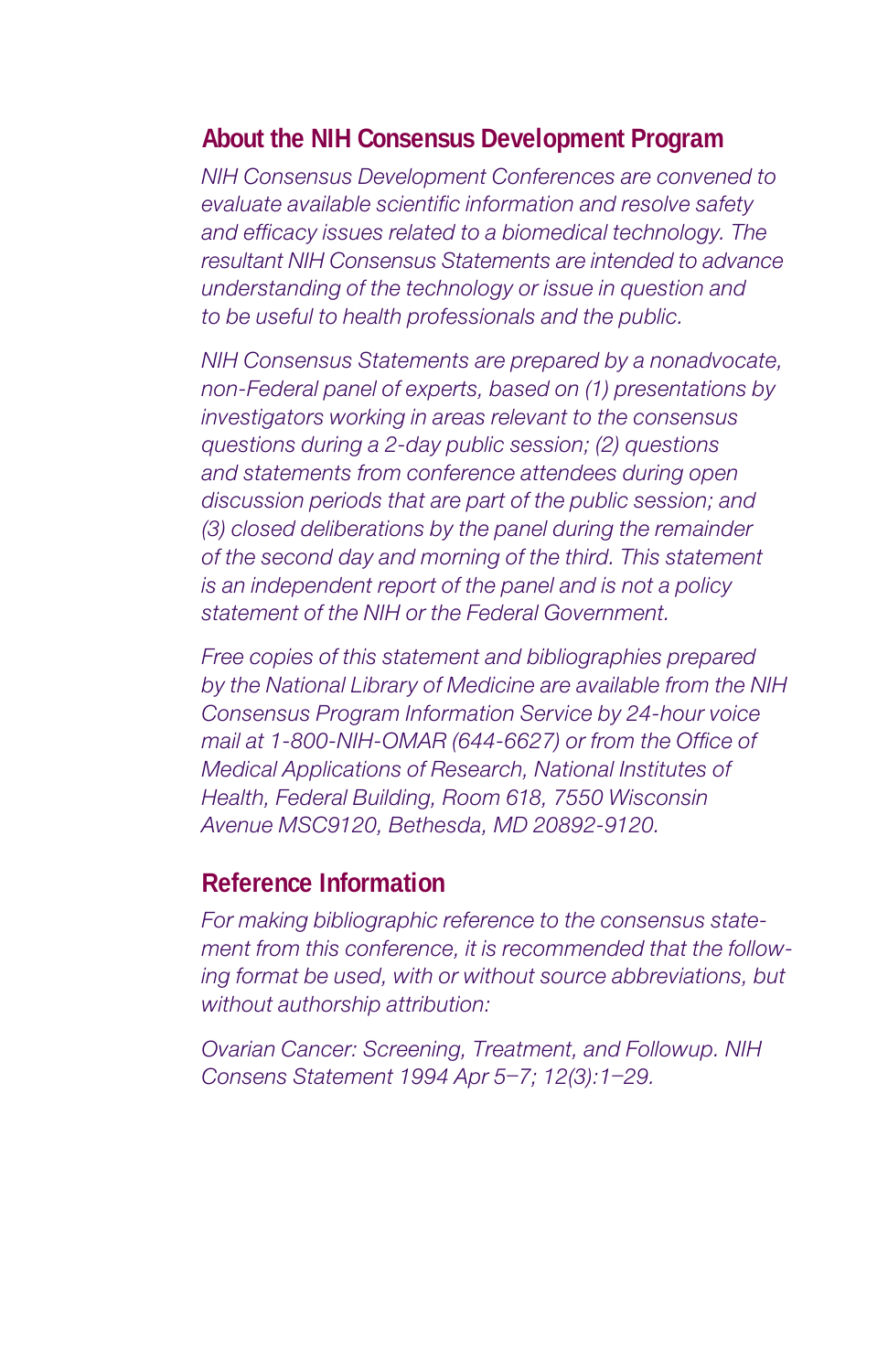

**Ovarian Cancer: Screening, Treatment, and Followup** 

This statement reflects the panel's assessment of medical knowledge available at the time the statement was written. Thus, it provides a "snapshot in time" of the state of knowledge on the conference topic. When reading the statement, keep in mind that new knowledge is inevitably accumulating through medical research.



NATIONAL INSTITUTES OF HEALTH Office of the Director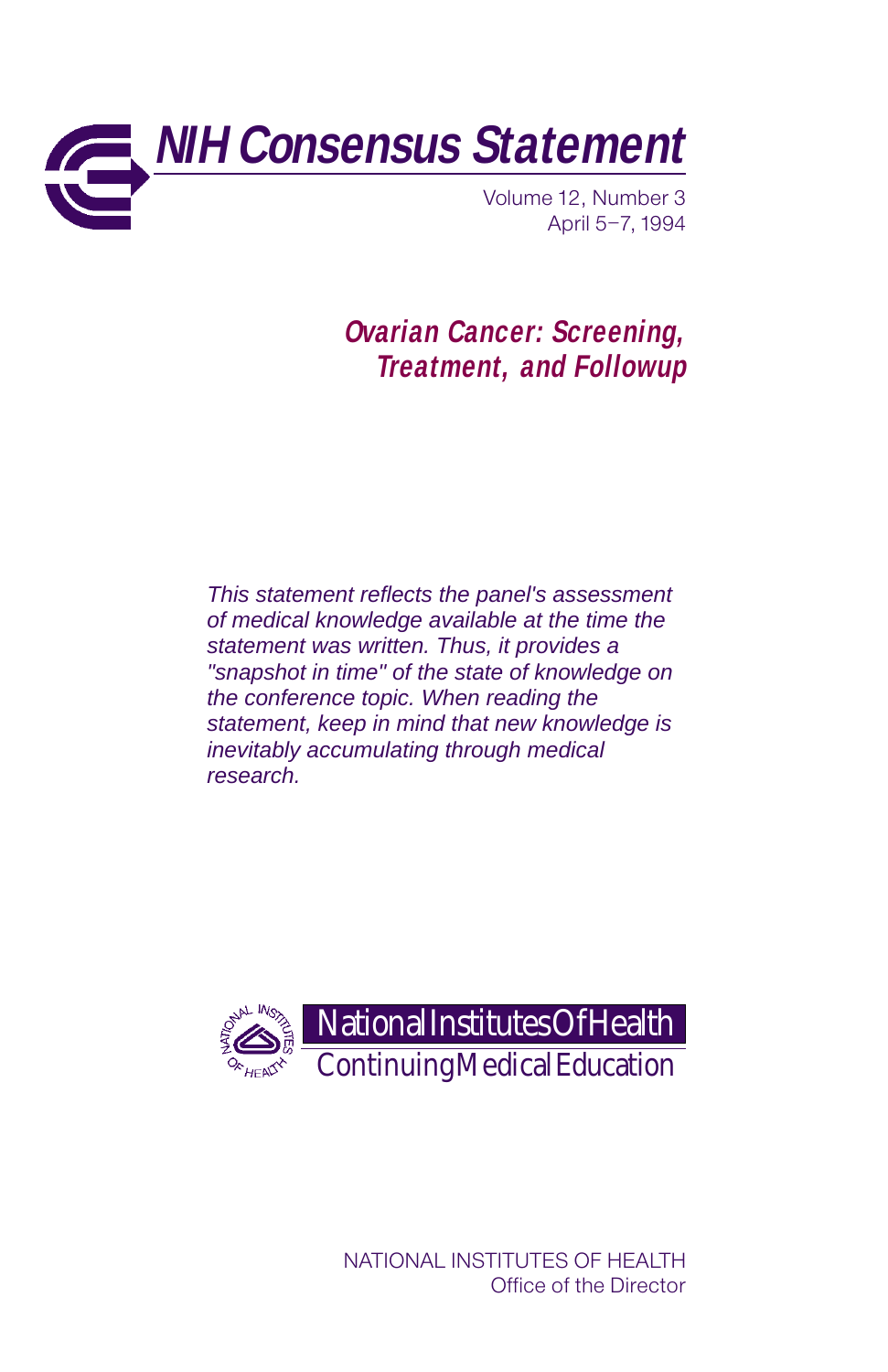## **Abstract**

### **Objective**

To provide physicians with a current consensus on screening, prevention, diagnosis, and treatment of ovarian cancer.

### **Participants**

A non-Federal, nonadvocate, 14-member consensus panel representing the fields of gynecologic, medical, and radiation oncology, obstetrics/gynecology, and biostatistics; 25 experts in obstetrics/gynecology and gynecologic, medical, and radiation oncology who presented data to the consensus panel; and a conference audience of approximately 500.

### **Evidence**

The literature was searched through Medline and an extensive bibliography of references was produced for the panel and the conference audience. Experts prepared abstracts with relevant citations from the literature. Scientific evidence was given priority over clinical anecdotal experience.

### **Consensus**

The panel, answering predefined consensus questions, developed their conclusions based on the scientific evidence presented in open forum and the scientific literature.

### **Consensus Statement**

The panel composed a draft statement that was read in its entirety and circulated to the experts and the audience for comment. The panel resolved conflicting recommendations and released a revised statement at the end of the conference. The panel finalized the revisions within a few weeks after the conference.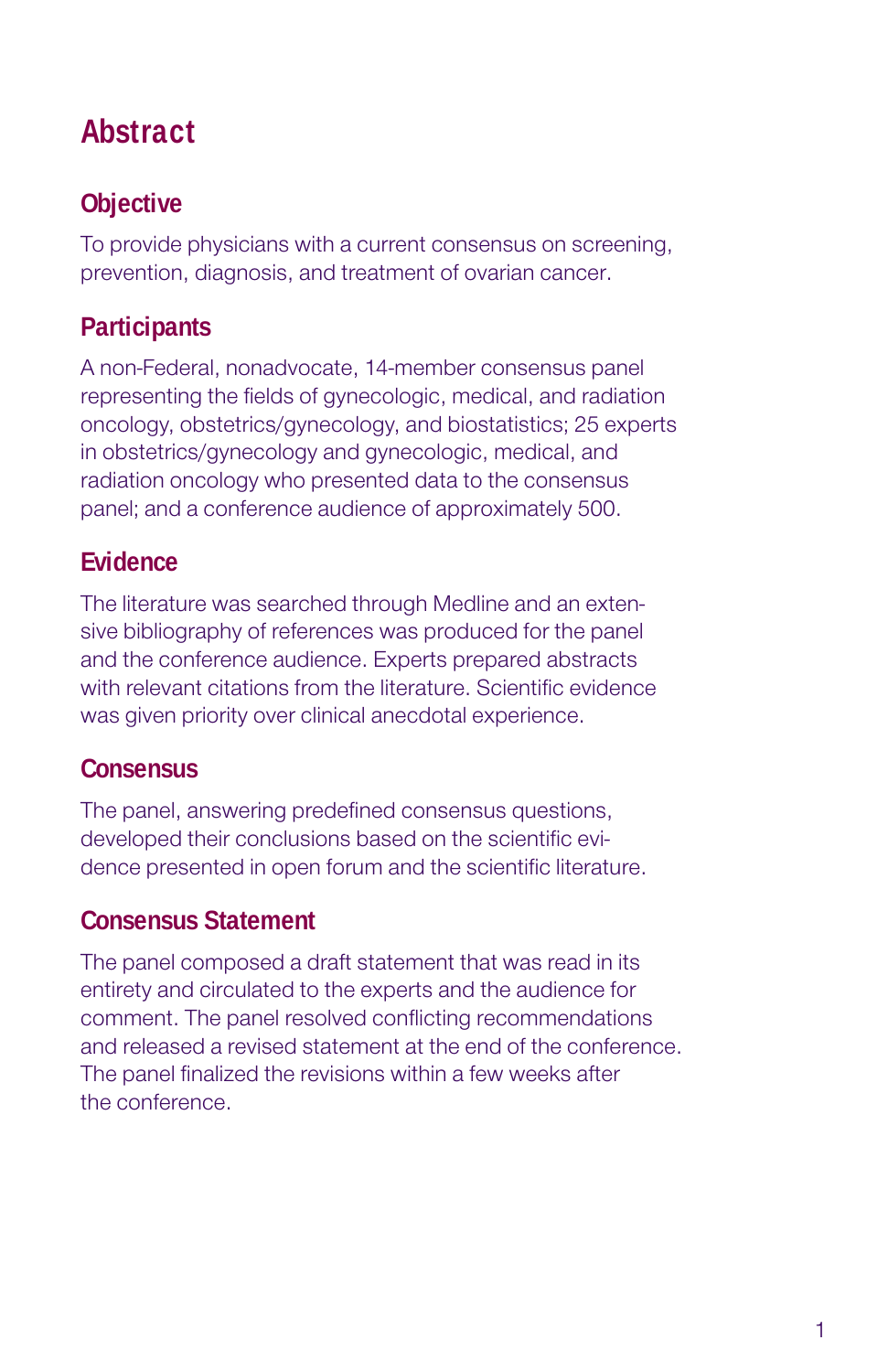### **Conclusions**

There is no evidence available yet that the current screening modalities of CA 125 and transvaginal ultrasonography can be effectively used for widespread screening to reduce mortality from ovarian cancer nor that their use will result in decreased rather than increased morbidity and mortality. Women with stage IA grade 1 and IB grade 1 ovarian cancer do not require postoperative adjuvant therapy. Many remaining stage I patients do require chemotherapy. Subsets of stage I must be fully defined and ideal treatment determined. Women with stages II, III, and IV epithelial ovarian cancer (other than low malignant potential tumors) should receive postoperative chemotherapy.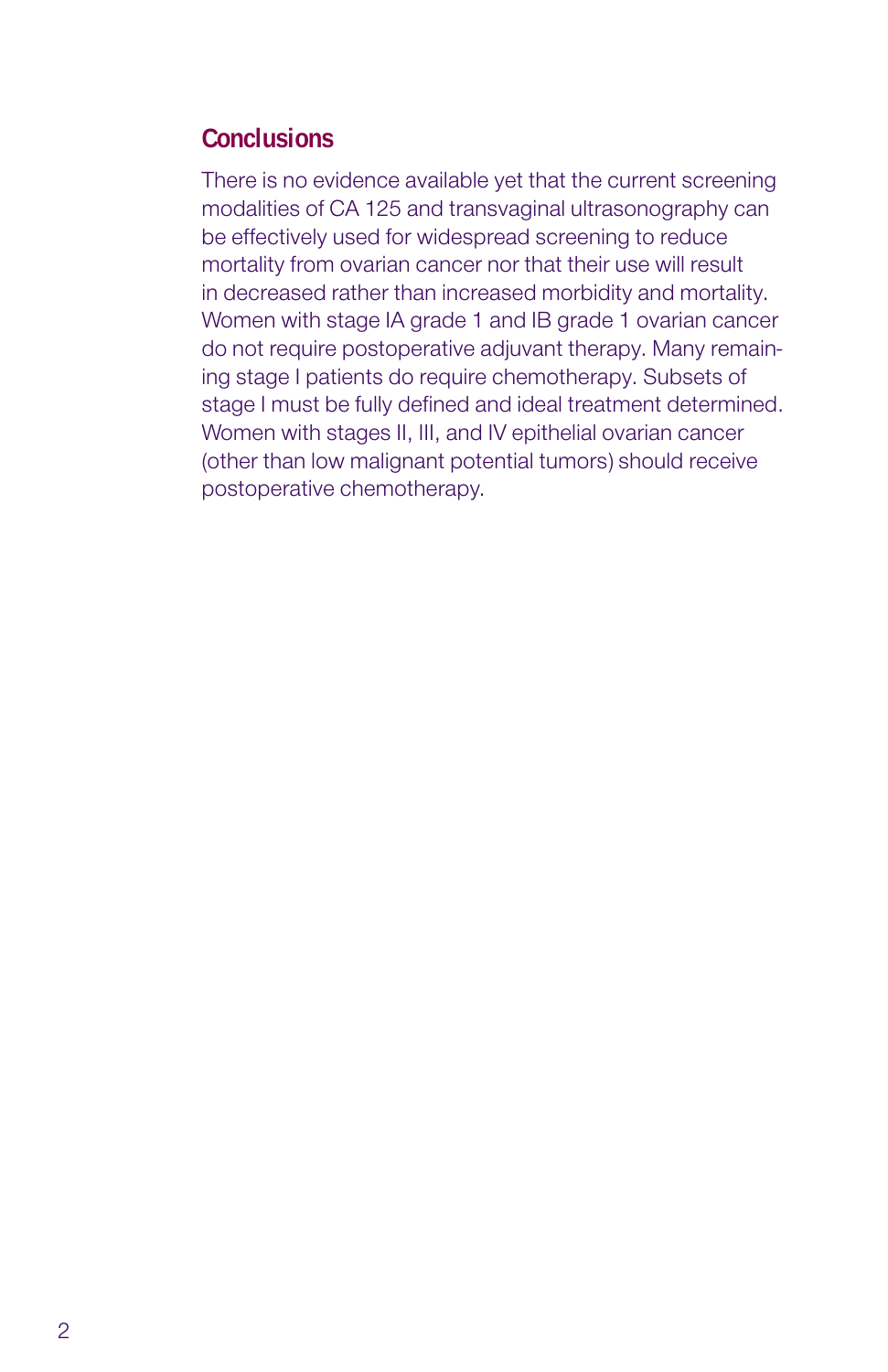## **Introduction**

Ovarian cancer is the leading cause of death from gynecologic malignancies in the United States. In 1994, approximately 24,000 new cases of ovarian cancer will be diagnosed, and 13,600 women will die of the disease. Over the past several years, significant new information has been generated regarding the epidemiology, biology, risk reduction, screening, treatment, and followup of ovarian cancer.

On April 5 through 7, 1994, the National Cancer Institute, together with the Office of Medical Applications of Research of the National Institutes of Health, convened a Consensus Development Conference on Ovarian Cancer: Screening, Treatment, and Followup. The purpose of this conference was to identify the issues for which there are currently sufficient confirmed data, so that health care providers will have these data available to them and so that all women can benefit from this information. Secondly, for issues that are important but for which there are not sufficient data, the panel was charged with recommending directions for important avenues of future research.

At the consensus conference, members of an independent, non-Federal, scientific panel with public and patient representation heard and discussed the current data pertinent to these issues. The panel then weighed the scientific evidence and drafted answers to the following key questions:

- What is the current status of screening and prevention of ovarian cancer?
- What is the appropriate management of early-stage ovarian cancer?
- What is the appropriate management of advanced epithelial ovarian cancer?
- What is appropriate followup after primary therapy?
- What are important directions for future research?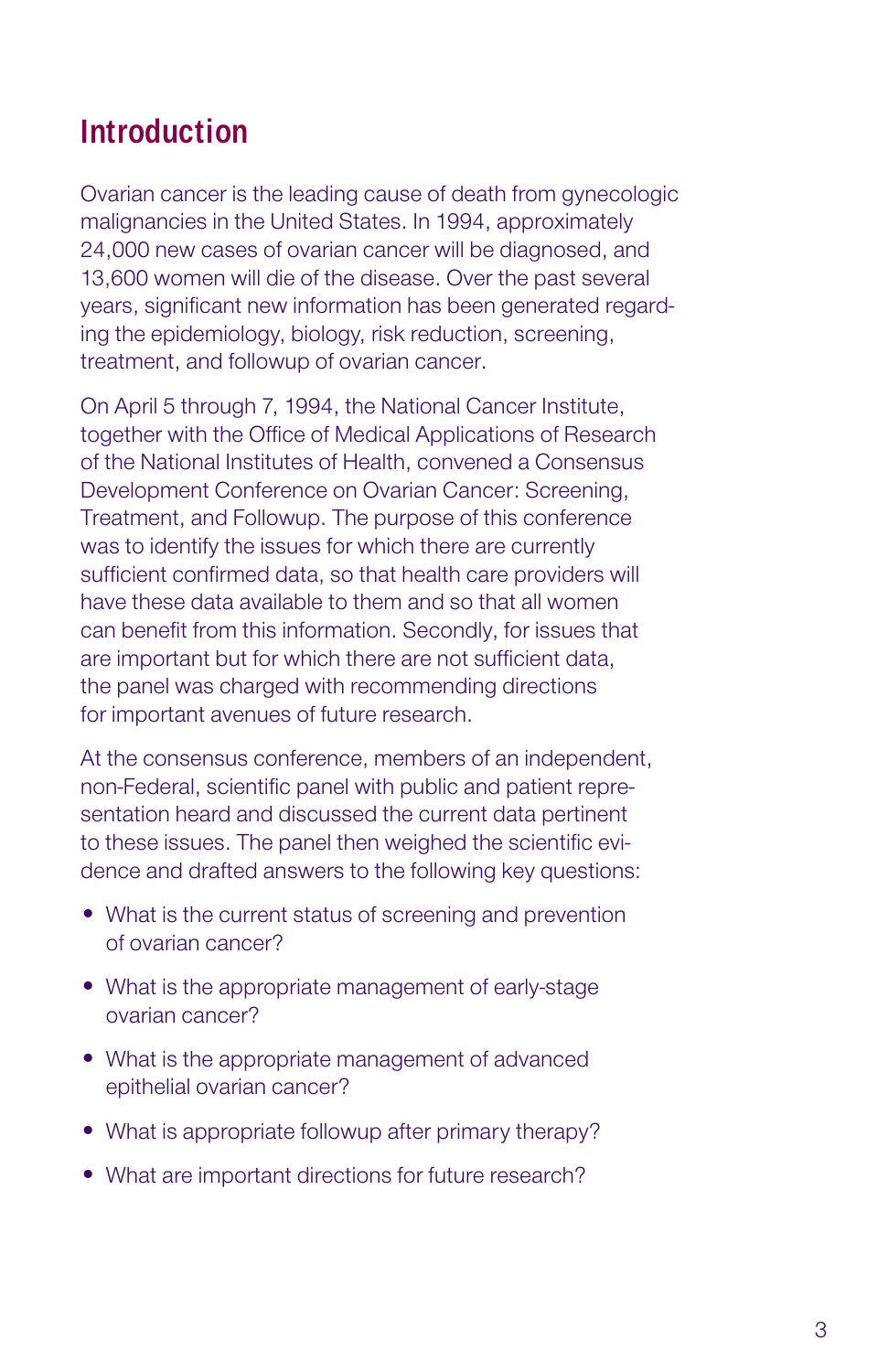### **What Is the Current Status of Screening and Prevention of Ovarian Cancer?**

### **Introduction**

Recent events have brought ovarian cancer under close scrutiny in the lay press and have increased demand for early detection of this devastating disease. The survival rate of women with early-stage ovarian cancer is significantly higher than that of women with advanced-stage disease. Unfortunately, the vast majority of women with ovarian cancer are diagnosed with advanced disease. Although sometimes women with early ovarian cancer have symptoms such as vague gastrointestinal discomfort, pelvic pressure, and pain, more often women with early ovarian cancer have no symptoms, or very mild and nonspecific symptoms. By the time symptoms are present, women with ovarian cancer usually have advanced disease.

The advent of the CA 125 serum tumor marker and improvements in pelvic ultrasound, along with newer techniques of color Doppler imaging (CDI) studies of ovarian vessels, have led some to advocate the use of these modalities in the attempt to detect early-stage ovarian cancer. To place the disease in perspective, its prevalence is 30–50/100,000, with the lifetime incidence being 1 in 70 women.

### **Risk Factors**

Although the cause is unknown, some women are at higher risk of developing ovarian cancer than others. Risk factors include advancing age; nulliparity; North American or Northern European descent; a personal history of endometrial, colon, or breast cancer; and a family history of ovarian cancer. The evidence is inconsistent regarding the use of fertility drugs as a risk factor. Less than 0.05 percent of women are at significantly increased risk because of cancer syndrome; site-specific ovarian cancer syndrome; and hereditary nonpolyposis colorectal cancer or Lynch syndrome II, which includes early-onset nonpolyposis colorectal cancer, endometrial cancer, cancer of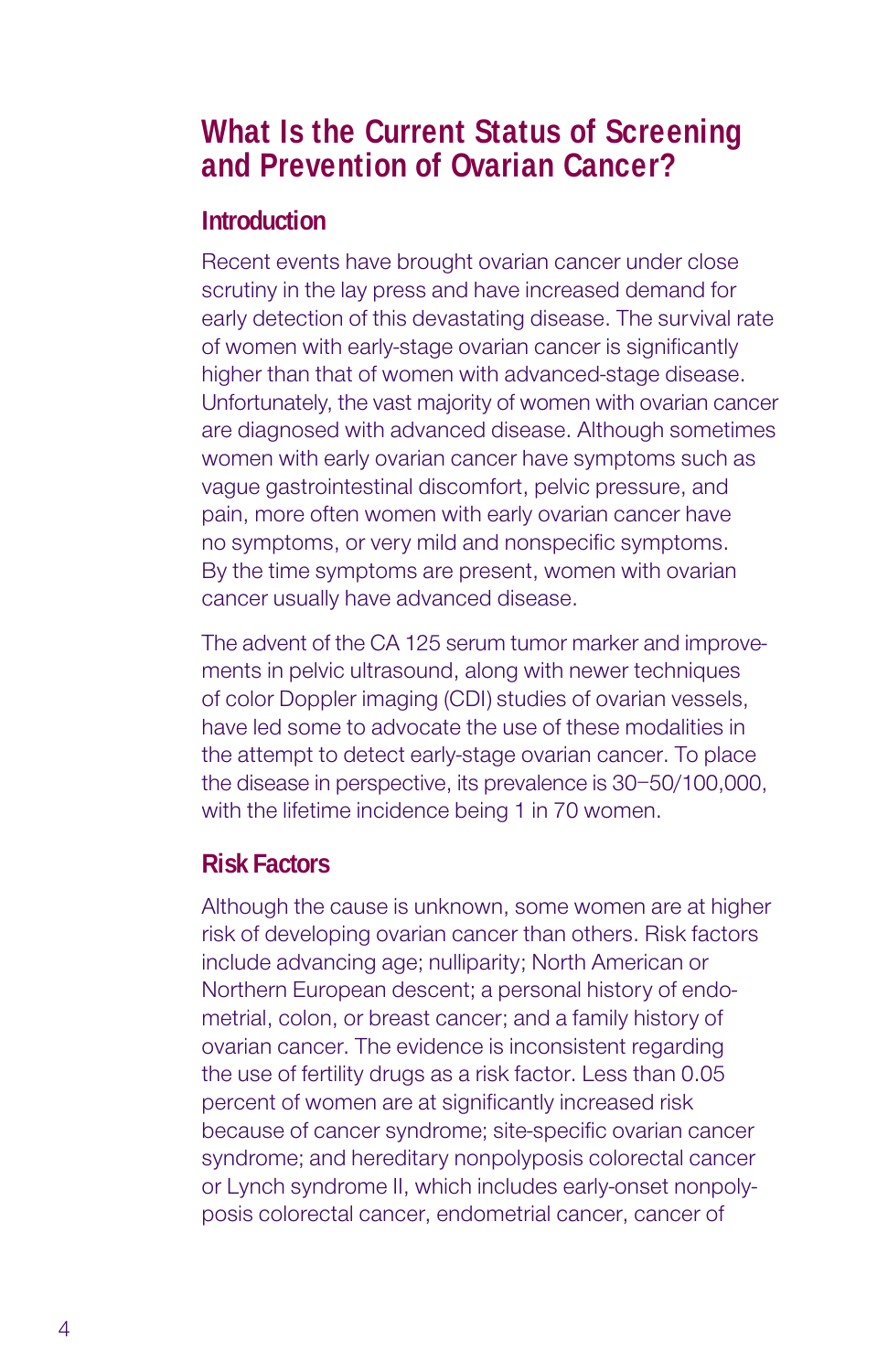the upper gastrointestinal system (including biliary ducts, pancreas, and possibly small bowel), urothelial carcinomas of the renal pelvis and ureter, and ovarian cancer.

### **Screening for Ovarian Cancer**

To be suitable for screening, a disease must have a significant prevalence and be a significant cause of mortality. There must be a preclinical phase that can be detected, and the disease must be amenable to therapy. The screening test itself must have sufficient specificity, sensitivity, and positive predictive value (PPV) to be effective, and it must be cost-effective. In ovarian cancer, if one assumes a prevalence of 50/100,000, a test with 99 percent specificity and 100 percent sensitivity would yield only 1 in 21 women with a positive screen actually having the disease (i.e., PPV = 4.8 percent). It must be noted that currently available tests do not attain the aforementioned high level of sensitivity.

Three screening tests are in general use: bimanual rectovaginal pelvic examination, CA�125, and transvaginal ultrasonography (TVS). CDI is also being investigated in some centers regarding its role as an adjunct to TVS. Historically, rectovaginal pelvic examination has been the only method used to detect ovarian cancer at any stage. Although pelvic exam is an important part of routine gynecologic care, it has inadequate sensitivity and specificity as a screening test for ovarian cancer.

CA 125 is an antigenic determinant detected by radioimmunoassay. It is elevated in 80 percent of epithelial ovarian cancers. However, only half of the patients with stage I cancers have elevated levels. Because detecting early disease is the goal of screening, CA 125 alone is not an adequate screening test. In addition, a significant proportion of healthy women and women with benign disease have elevations in CA 125 resulting in an unacceptably low specificity for this test.

Transabdominal ultrasound and TVS have been studied as noninvasive screening tools. TVS is currently the preferred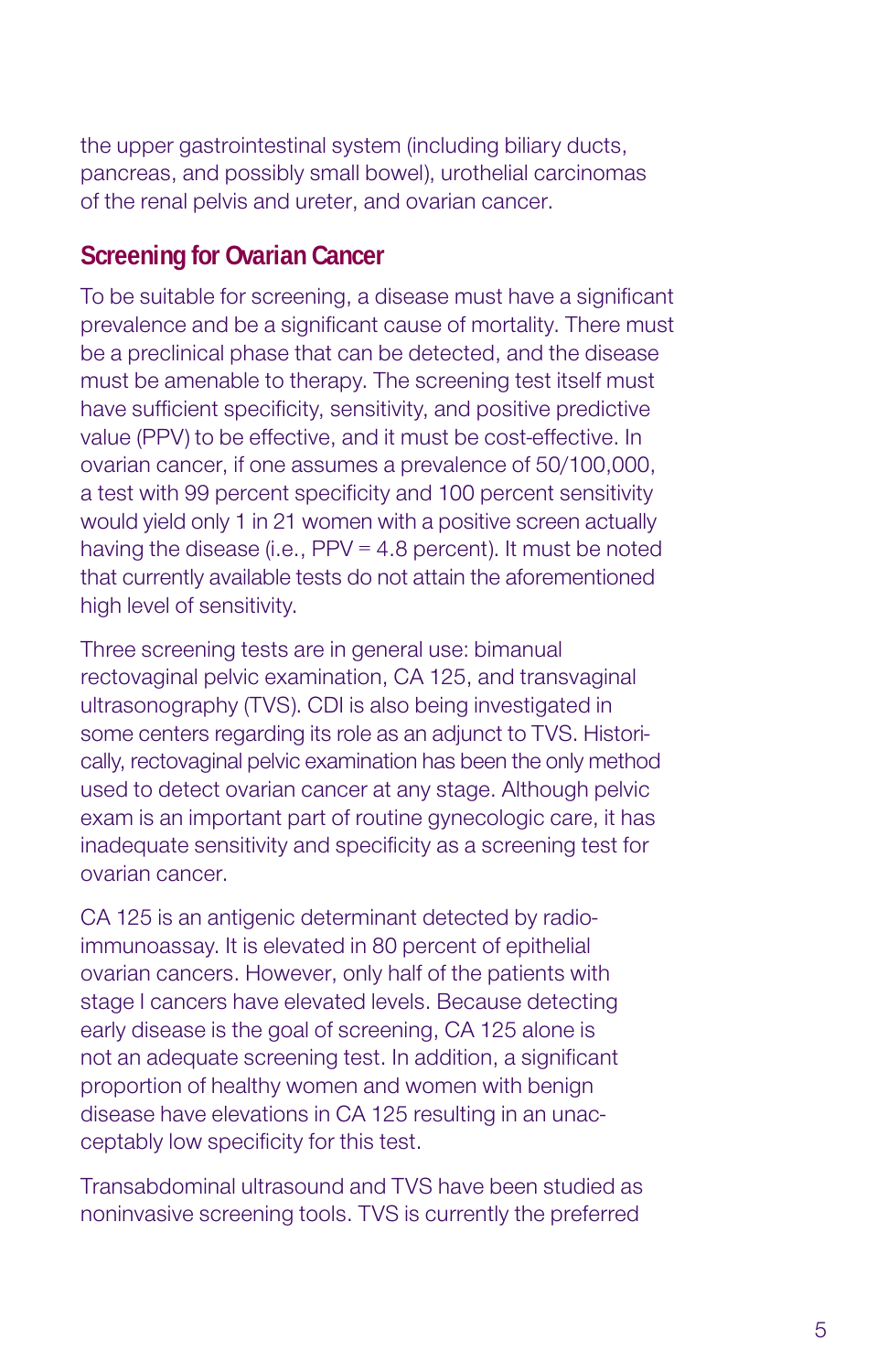modality. However, specificity of ultrasonography is not adequate for use as a single screening modality. For example, in a representative study, 5,479 women, 96 percent of whom were 45 years of age or older, were screened using abdominal ultrasound, and there were 338 positive screens. This resulted in exploratory laparotomy in 326 women, and five stage I ovarian cancers were found. Three had borderline histology, and, therefore, diagnosis at a later date may not have affected survival. Sixty-five laparotomies were performed for each case of ovarian cancer detected. In a similar screening study of women with a family history of ovarian cancer, 1,601 preand postmenopausal women were screened using TVS. Sixty-one operations detected five stage I ovarian cancers, three of which were of borderline histology. The combination of CA�125 screening and TVS significantly improves the specificity of screening and has reduced the proportion of women requiring unnecessary surgical intervention. However, there is a potential for significant anxiety related to abnormal screening test results as well as morbidity and even mortality from resultant surgical procedures in women with no significant pathology, which may outweigh any potential benefits.

### **Recommendations for Screening**

All women should have a comprehensive family history taken by a physician knowledgeable in the risks associated with ovarian cancer and should continue to undergo annual rectovaginal pelvic examination as part of routine medical care. The lifetime risk of ovarian cancer in a woman with no affected relatives is 1 in 70, and in a woman with one first-degree relative with ovarian cancer is 5 percent. With current knowledge and technology, the benefits of screening a woman who has one or no first-degree relatives with ovarian cancer are unproven. The risks may outweigh the benefits, particularly in women with no family history or other high risk factors. There is currently no evidence to support routine screening in these women. However, participation in clinical screening trials is an appropriate option, and is important in helping to ultimately define the potential benefits and risks of screening. If a woman has one first-degree relative with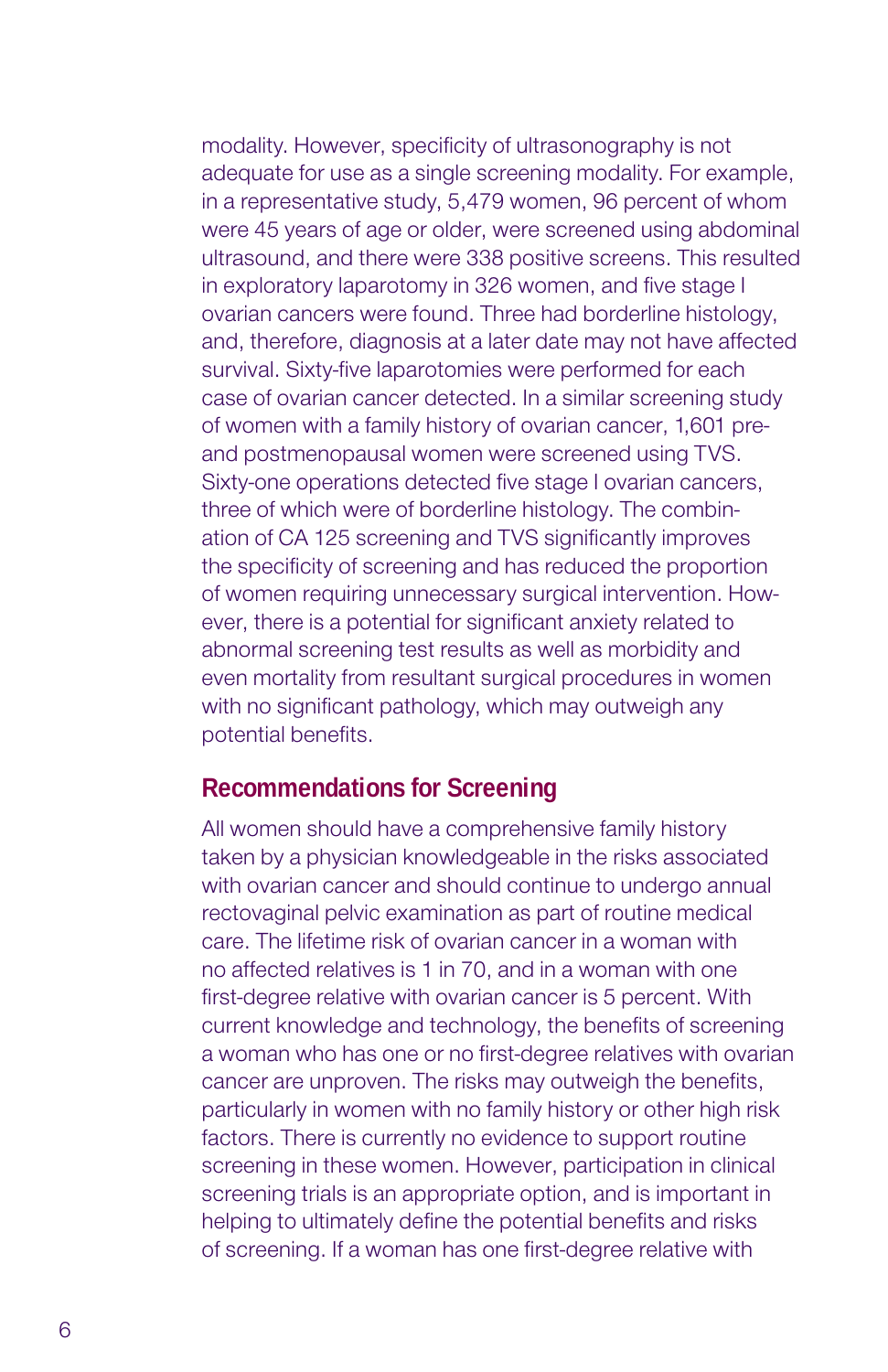ovarian cancer (making her lifetime risk of developing the disease 5 percent) but no clinical trials are available to her, she may feel that despite the absence of prospective data, this is sufficient risk for her to be screened. This alternative and opportunity should be available to the woman and her physician.

With two or more first-degree relatives, a woman's lifetime risk rises to 7 percent. There are no conclusive data that screening benefits these women. However, women with two or more family members affected by ovarian cancer have a 3 percent chance of having a hereditary ovarian cancer syndrome and should be counseled by a gynecologic oncologist or other qualified specialist regarding their individual risk.

For patients with a hereditary ovarian cancer syndrome (assuming autosomal dominant inheritance with 80 percent penetrance), the lifetime risk of ovarian cancer is approximately 40 percent. There are no data demonstrating that screening these high-risk women reduces their mortality from ovarian cancer. Nonetheless, at least annual rectovaginal pelvic examination, CA�125 determinations, and TVS are recommended in these women. When childbearing is completed, or at least by age 35, prophylactic bilateral oophorectomy is recommended to reduce this significant risk. Prophylactic oophorectomy does not preclude a small risk of developing peritoneal carcinomatosis, which is clinically similar to advanced ovarian cancer.

### **Protective Factors and Prophylactic Bilateral Oophorectomy**

Clearly established protective factors include greater than one full-term pregnancy, oral contraceptive use, and breastfeeding, all of which reduce incessant ovulation. Tubal ligation has also been described as a possible protective factor. The risk reduction associated with greater than 5 years of oral contraceptive use is estimated in one study to be 37 percent. Relatively short duration of use may be beneficial, but prolonged use appears to extend this benefit.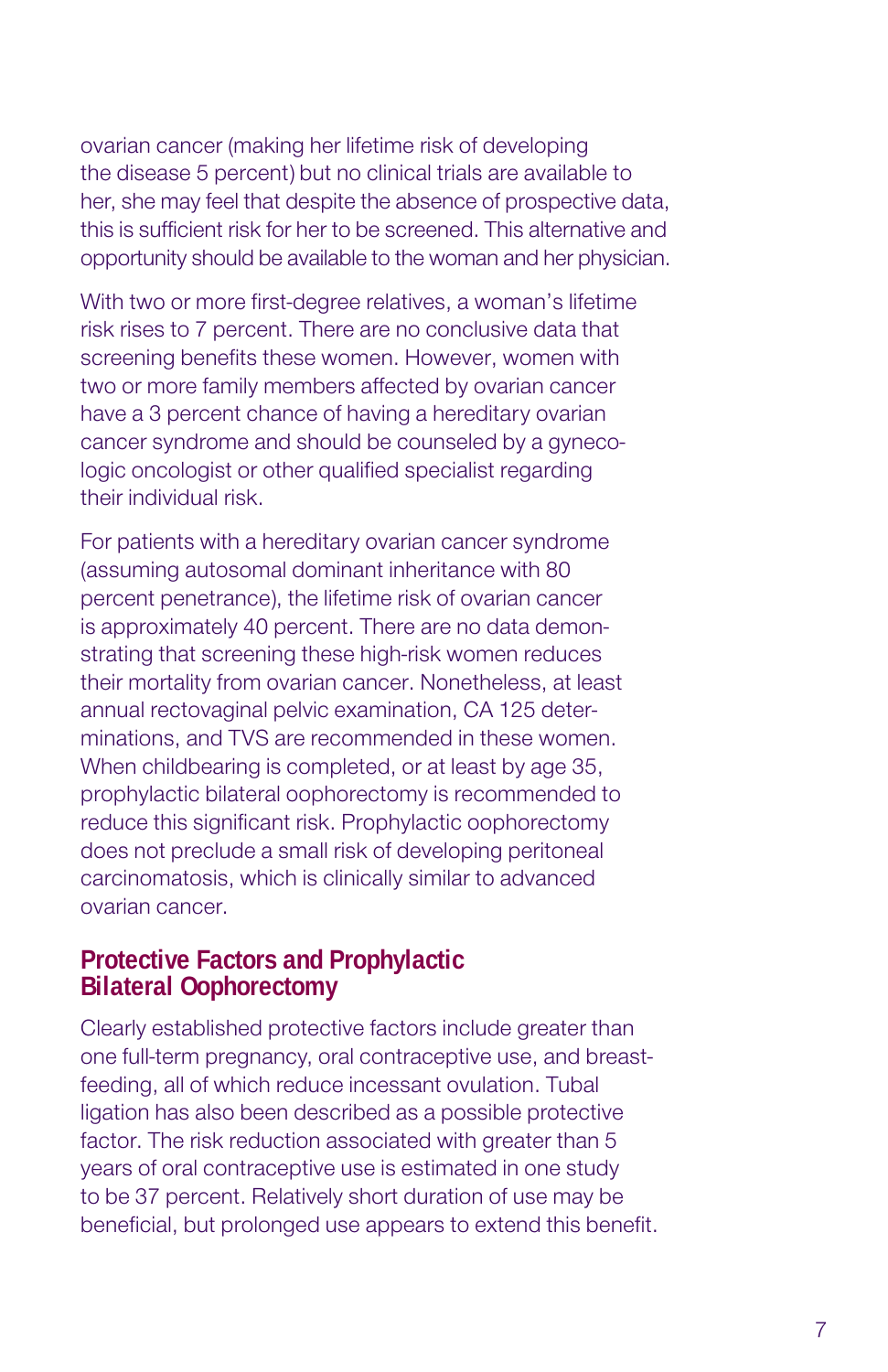A woman with one first-degree relative with ovarian cancer has a lifetime risk of ovarian cancer of 5 percent. This is probably not high enough to warrant prophylactic oophorectomy as an independent operative procedure with its attendant risks. The probability of a hereditary ovarian cancer syndrome in a family pedigree increases with the number of affected relatives, with the number of affected generations, and with young age of onset of disease. Therefore, prophylactic oophorectomy should be considered in these settings with careful weighing of the risks and potential benefits. The risk of ovarian cancer in women from families with hereditary ovarian cancer syndromes (as discussed above) is sufficiently high to recommend prophylactic oophorectomy in these women at age 35 or after childbearing is completed.

Prophylactic oophorectomy performed in women undergoing abdominal surgery for other indications such as benign uterine disease is also associated with a significant reduction in the risk of ovarian cancer. However, estrogen replacement therapy should be discussed with the patient prior to the procedure.

Although prophylactic oophorectomy lowers the risk of ovarian cancer in both pre- and postmenopausal women, noncompliance with estrogen replacement therapy may result in a significant reduction in life expectancy due to cardiovascular disease and osteoporosis in premenopausal women who have bilateral oophorectomy, compared with women with retained ovaries. Therefore, premenopausal women who cannot comply with estrogen replacement therapy should be advised regarding these risks as well as the benefits of prophylactic oophorectomy.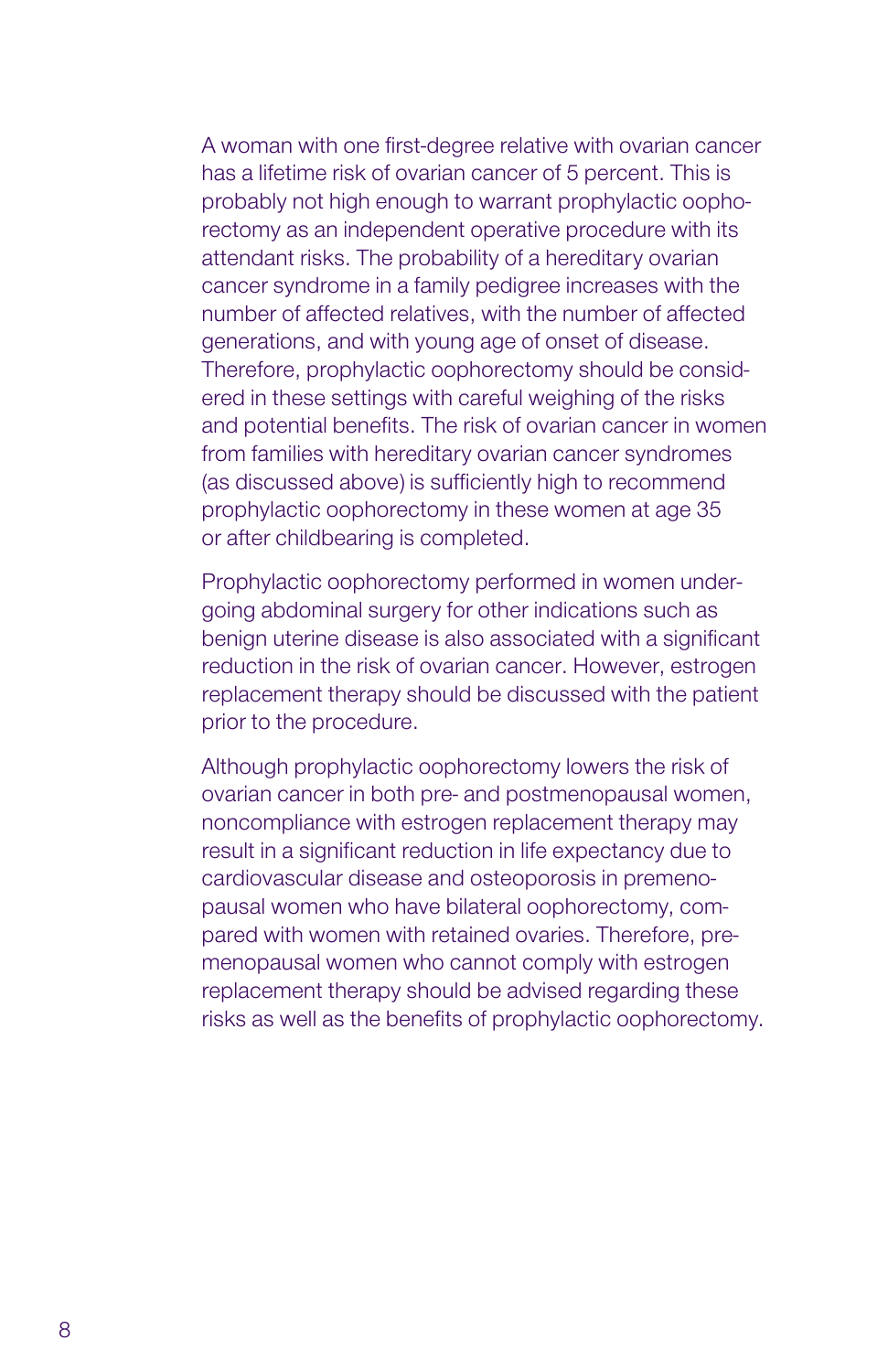### **What Is the Appropriate Management of Early-Stage Ovarian Cancer?**

### **Management of the Adnexal Mass**

It is estimated that 5 to 10 percent of women in the United States will undergo a surgical procedure for a suspected ovarian neoplasm during their lifetime, and 13 to 21 percent of these women will be found to have an ovarian malignancy. Since the majority of adnexal masses are benign, it is important to try to determine preoperatively whether a patient is at high risk for ovarian malignancy, in order to ensure proper management.

To determine whether an adnexal mass requires surgery, and what the appropriate preparation and intervention should be, preoperative evaluation must include a complete history and physical examination (including bimanual and rectovaginal examination). TVS examination can help to further evaluate a suspected ovarian mass. CA 125 may aid in the evaluation in postmenopausal women, but can confound it in premenopausal women because of the many benign conditions associated with an elevated serum CA 125 level.

Once an adnexal mass has been documented, management depends upon a combination of many predictive factors including

- 1. Age and menopausal status
- 2. Size of the mass
- 3. Ultrasonographic features
- 4. Presence or absence of symptoms
- 5. Level of CA 125
- 6. Unilaterality versus bilaterality.

A woman's age is an important factor in predicting whether an ovarian mass is malignant. Despite the fact that ovarian cancer is more common in older women, it occurs in young women as well. In premenopausal, asymptomatic women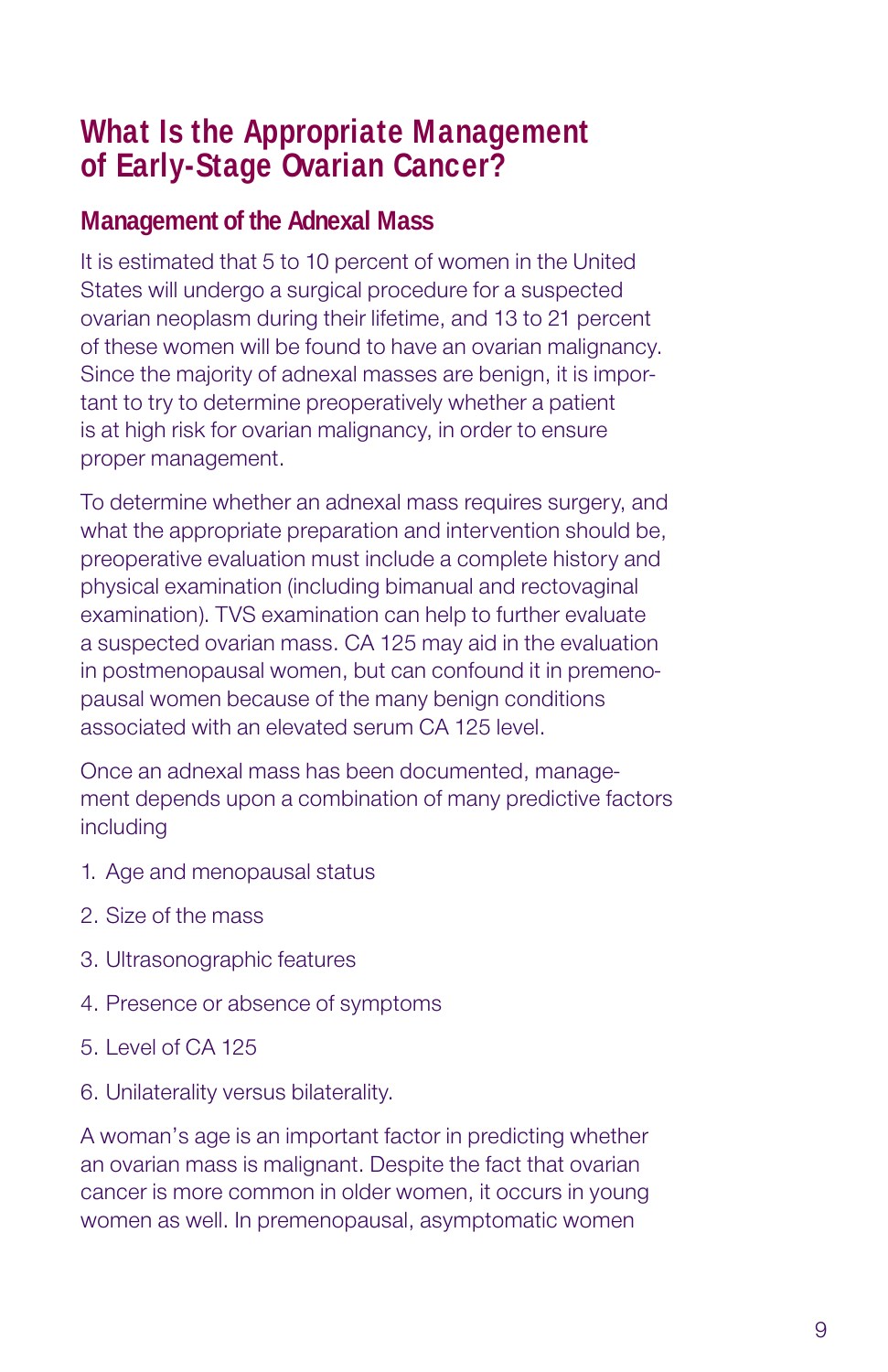with simple cystic adnexal masses less than 6–10 cm, expectant management is a reasonable approach, since 70 percent of these masses will resolve without therapy. The common practice of ovarian suppression with oral contraceptives in these women is unproven. Expectant management should include a repeat physical and pelvic examination and TVS. Changes in clinical or ultrasonographic findings to those more characteristic of malignancy, or persistence of a significant mass, are indications for surgery. Most ovarian masses in postmenopausal women will require surgical evaluation. The possible exception may be in those women with a subclinical cyst detected on ultrasound, which is unilocular, less than 5 cm in diameter, and associated with normal serum CA 125 levels. Although a variety of clinical and laboratory parameters are extremely useful in both pre- and postmenopausal women, no combination of factors can be considered 100 percent accurate in predicting malignancy.

### **Surgical Therapy**

Once surgical removal is indicated, the question of which surgical approach to use (laparoscopy versus laparotomy) must be addressed. Large numbers of laparoscopic procedures are being performed in this country for adnexal masses. However, data are lacking as to the efficacy and safety of this approach in the management of possible ovarian malignancy. If an unsuspected ovarian malignancy is detected at the time of diagnostic laparoscopy, staging and debulking by laparotomy should be undertaken without delay, and is ideally performed by a gynecologic oncologist.

### **Management of Early-Stage Epithelial Ovarian Cancer (Stage I)**

Approximately 25 percent of women with newly diagnosed ovarian cancer present with stage I disease (see Table 1). Outcomes for these women are much better than those of their counterparts with advanced-stage disease. Nevertheless, a significant proportion of women with stage I disease die from their malignancies. Much attention has been focused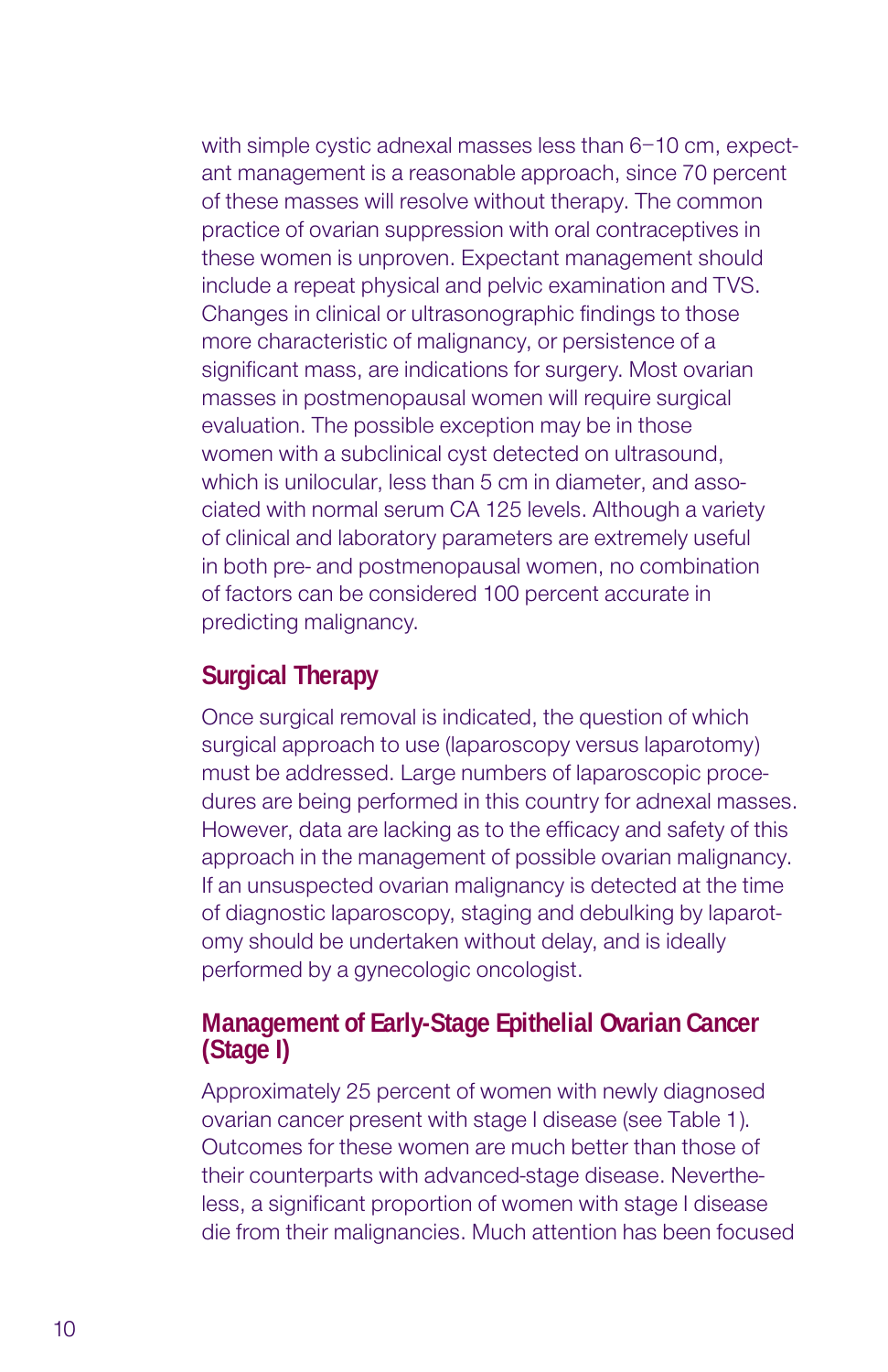#### **Table 1**

#### **FIGO (1986) Staging System for Ovarian Cancer**

#### **Stage Characteristic**

| L              | Growth limited to the ovaries                                                                                                                                                                                                                                                                             |
|----------------|-----------------------------------------------------------------------------------------------------------------------------------------------------------------------------------------------------------------------------------------------------------------------------------------------------------|
| IA             | Growth limited to one ovary; no ascites; no tumor on the external surfaces, capsule intact                                                                                                                                                                                                                |
| <b>IB</b>      | Growth limited to both ovaries; no ascites; no tumor on the external surfaces, capsule intact                                                                                                                                                                                                             |
| IС             | Tumor either stage IA or stage IB but with tumor on the surface of one or both ovaries,<br>or with capsule ruptured, or with ascites containing malignant cells, or with positive<br>peritoneal washings                                                                                                  |
| Ш              | Growth involving one or both ovaries on pelvic extension                                                                                                                                                                                                                                                  |
| <b>IIA</b>     | Extension or metastases to the uterus or tubes                                                                                                                                                                                                                                                            |
| $\mathsf{IIB}$ | Extension to other pelvic tissues                                                                                                                                                                                                                                                                         |
| $\mathsf{IIC}$ | Tumor either stage IIA or IIB with tumor on the surface of one or both ovaries, or with<br>capsule(s) ruptured, or with ascites containing malignant cells, or with positive<br>peritoneal washings                                                                                                       |
| Ш              | Tumor involving one or both ovaries with peritoneal implants outside the pelvis or positive<br>retroperitoneal or inguinal nodes; superficial liver metastases equals stage III; tumor is<br>limited to the true pelvis but with histologically verified malignant extension to small<br>bowel or omentum |
| <b>IIIA</b>    | Tumor grossly limited to the true pelvis with negative nodes but with histologically<br>confirmed microscopic seeding of abdominal peritoneal surfaces                                                                                                                                                    |
| IIIB           | Tumor of one or both ovaries; histologically confirmed implants of abdominal peritoneal<br>surfaces, none exceeding 2 cm in diameter; nodes negative                                                                                                                                                      |
| $III$          | Abdominal implants greater than 2 cm in diameter or positive retroperitoneal or<br>inquinal nodes                                                                                                                                                                                                         |
| IV.            | Growth involving one or both ovaries with distant metastases; if pleural effusion is present,<br>there must be positive cytologic test results to allot a case to stage IV; parenchymal liver<br>metastases equals stage IV                                                                               |

Staging Announcement: FIGO Cancer Committee. Gynecol Oncol 25:383, 1986.

on identifying the subsets of women at highest risk of relapse who may benefit from adjuvant therapy. Precise definition of these subsets on the basis of surgical findings and histologic grade is not agreed upon. However, the following recommendations are made based on existing data:

- 1. Patients with stage IA grade 1 and most IB grade 1 tumors do not require adjuvant therapy.
- 2. All patients with grade 3 tumors require adjuvant therapy.
- 3. Patients with clear cell carcinoma require adjuvant therapy.
- 4. Many but not all women with stage IC disease require adjuvant therapy.
- 5. Consensus on the need for postoperative adjuvant therapy in the remaining subsets of patients with stage I epithelial ovarian cancer could not be reached.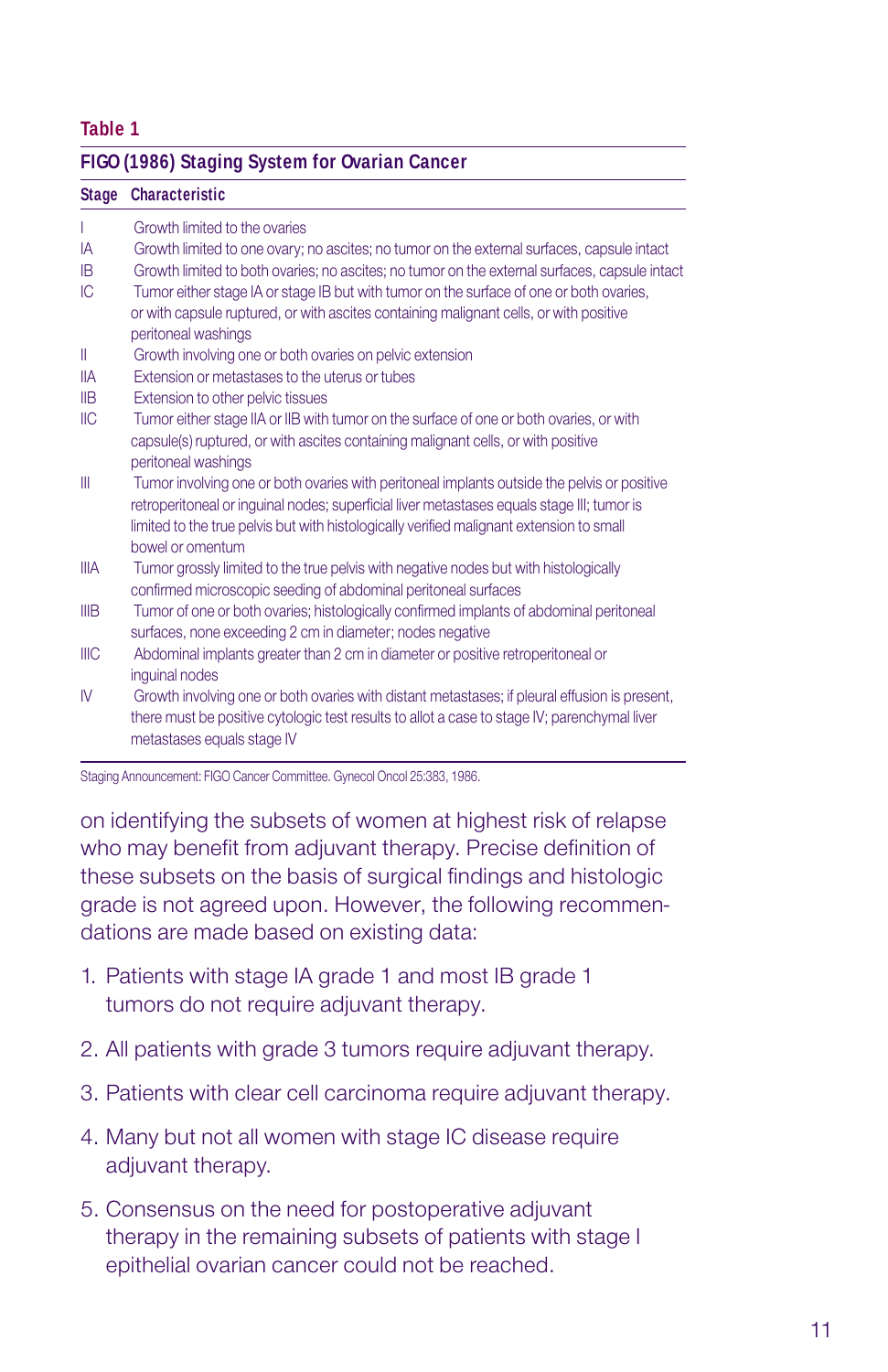6. Although it is clearly acknowledged that many subsets of women with stage I ovarian cancer have a substantial likelihood for recurrence and mortality, the most effective adjuvant therapy has not been established. Ideally, patients with these high-risk stage I cancers should be enrolled in clinical trials to identify adjuvant therapy that will optimally improve survival.

All women who have ovarian cancer should have meticulously performed surgical staging. Most women who have stage I ovarian cancer will have a total abdominal hysterectomy/ bilateral salpingo-oophorectomy (TAH/BSO). However, since some of these women are young and are interested in maintaining reproductive capability, after complete surgical staging has been done there is an option to preserve their reproductive potential. For instance, some young women with stage IA tumors may be able to have the option of preservation of the uterus and contralateral adnexa, and some young women with stage IB tumors may have preservation of the uterus.

### **Low Malignant Potential Tumors**

The recommended treatment for patients with low malignant potential (LMP) ovarian tumors who have completed childbearing is TAH/BSO and optimal staging and debulking. There is no evidence that adjuvant therapy improves diseasefree survival or overall survival in these women. Although no prospective study has compared the efficacy of TAH/BSO with more conservative therapy in stage IA disease, data from retrospective studies of conservative therapy in young women suggest that the risk of recurrence is not significantly different than in patients treated with TAH/BSO.

Although repeat staging laparotomy may possibly result in upstaging in those patients who were incompletely staged at the time of their initial surgery, the therapeutic benefit of reexploration is of questionable value if no evidence of gross residual disease existed at the time of the initial surgery.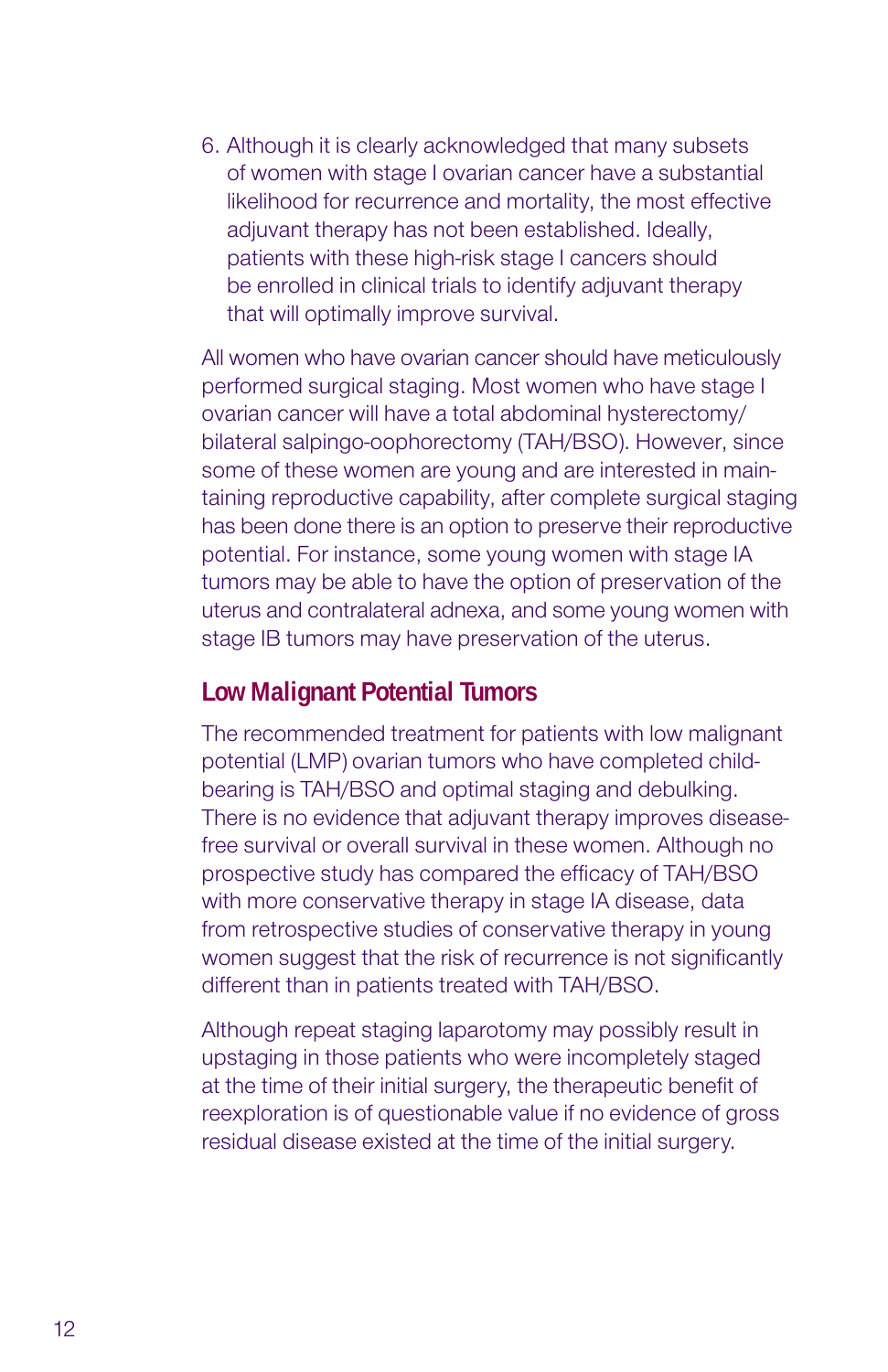### **Germ Cell Cancers**

Ovarian germ cell cancers account for less than 5 percent of all ovarian malignancies. They typically occur in girls and young women. Although no prospective randomized studies exist comparing unilateral with bilateral adnexectomy, retrospective analyses demonstrate equivalent cure rates with either surgical procedure, with or without hysterectomy. Since ovarian germ cell cancers are mostly unilateral, with the exception of dysgerminomas, it seems prudent to avoid biopsy of a normal-appearing contralateral ovary.

Complete surgical staging is necessary to determine the extent of disease and guide postoperative treatment, which most patients require. Current data indicate that the most active adjuvant chemotherapy for germ cell cancers of the ovary is the combination of bleomycin, etoposide, and cis-platinum.

### **Sex Cord Stromal Cancers**

Sex cord stromal cancers are rare and are characterized by somewhat unpredictable biologic behavior. Most are unilateral and can be treated with adnexectomy and staging in young women. In women who have completed childbearing, surgical staging and TAH/BSO are appropriate. Optimal adjuvant therapy has not yet been determined.

### **Pathology**

In cases of unusual histologic subtypes (e.g., LMP tumors), an additional independent review of the pathologic specimen should be sought.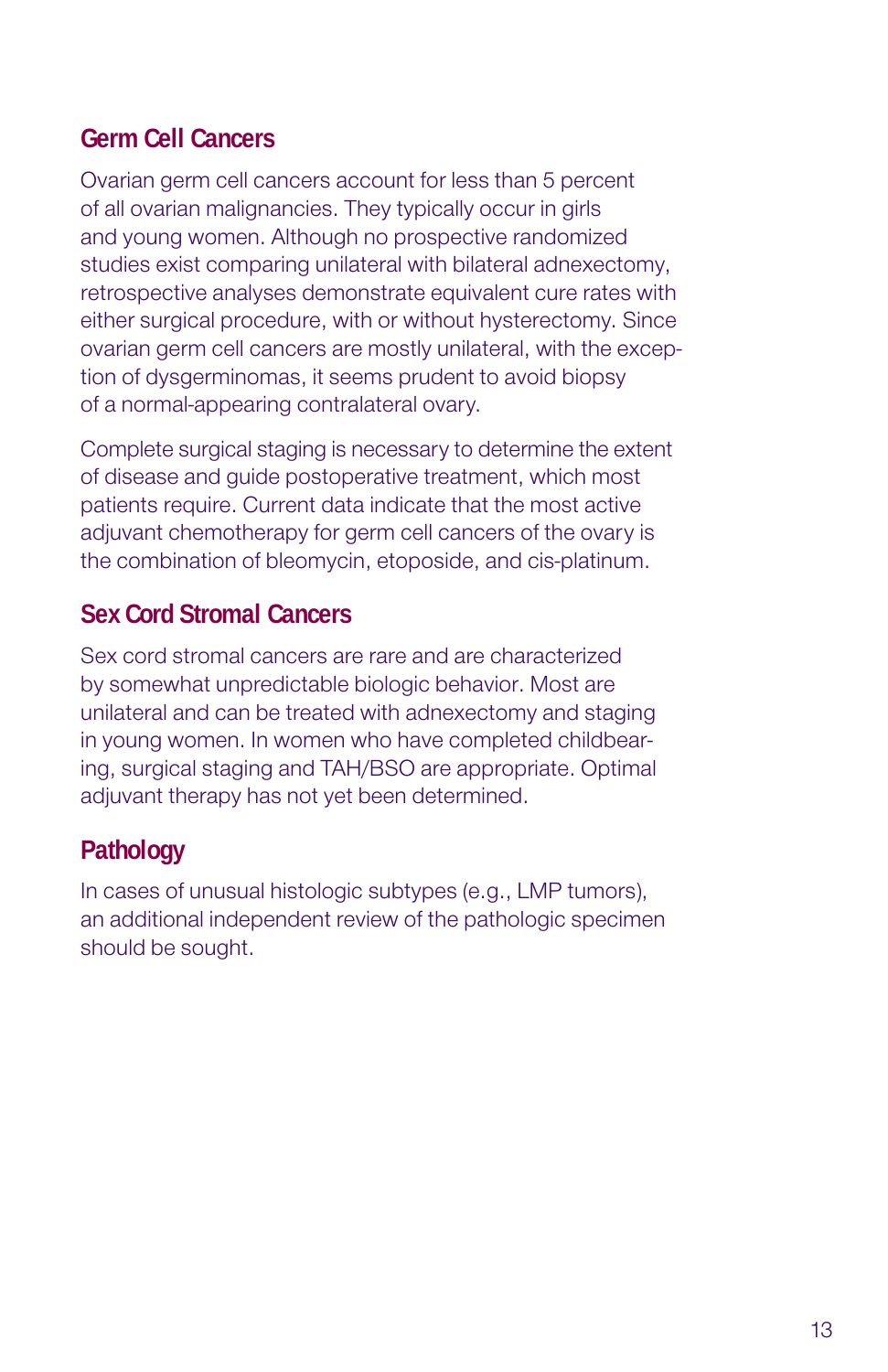### **What Is the Appropriate Management of Advanced Epithelial Ovarian Cancer?**

### **Preoperative Evaluation**

For the purpose of this report, anything other than stage I ovarian cancer represents advanced disease. Ovarian cancer is diagnosed at an advanced stage in approximately 75 percent of patients. The ability to accurately identify advanced-stage ovarian cancer preoperatively is of particular importance in the community setting since availability of appropriate technical expertise for staging and debulking may require additional preparation or referral. It is critical to avoid unnecessary delay of the primary surgical procedure. A careful history and physical examination, including bimanual rectovaginal pelvic examination, is the first step in patient evaluation. A chest x-ray is part of routine preoperative evaluation in patients suspected of having ovarian cancer. Extensive imaging studies often do not add valuable information to careful diagnostic ultrasound unless symptoms suggest particular organ involvement. CT scans, MRI's, IVP's, and barium enemas may have a role in preoperative evaluation, and this should be determined on a case by case basis. Ultrasound is well suited for evaluation of a pelvic mass and assessment of ascites. Sonographic features of pelvic masses are amenable to quantitative grading and have been shown in various studies to be helpful in predicting malignancy. CDI may enhance ultrasound specificity for predicting malignancy of an adnexal mass, but its use in this situation is investigational. CA 125 is elevated in approximately 80 percent of patients with ovarian cancer and is a useful reflection of disease status during and after therapy in those patients. Although not completely diagnostic, combining CA 125 with sonographic morphologic features and menopausal status may assist in assessing the potential for ovarian cancer.

In patients with suspected ovarian cancer, other preoperative studies should include assessment of hematologic, hepatic, and renal function. Preoperative bowel preparation should be utilized because the potential for bowel resection exists and is poorly predicted by available preoperative studies.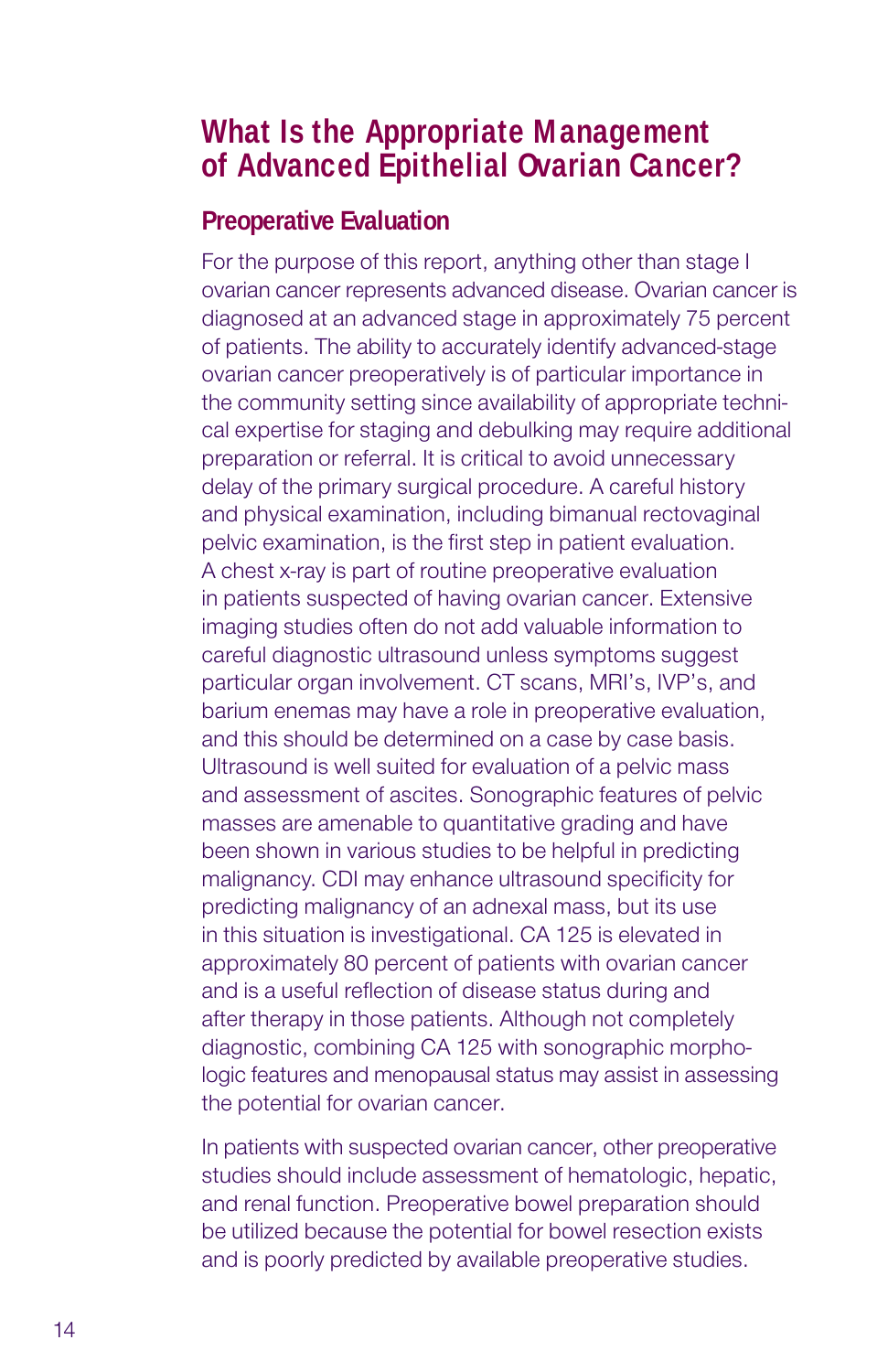### **Prognostic Factors**

Reproducible independent factors that prolong survival include younger age, early stage, low tumor grade, low residual tumor volume, and rapid rate of tumor response. Other prognostic factors include initial tumor volume and para-aortic lymph node involvement. A serum CA 125 level obtained 4 weeks after surgical debulking appears to be helpful; however, it may not be an independent prognostic factor.

### **Surgery**

Adequate and complete surgical intervention is mandatory primary therapy for ovarian carcinoma, permitting precise staging, accurate diagnosis, and optimal cytoreduction. The procedure is best conducted by a qualified gynecologic oncologist when there is high probability of ovarian carcinoma. In situations when a mass is most probably benign, a qualified gynecologic surgeon can provide operative intervention. Consultative backup by a gynecologic oncologist may be advantageous.

The surgical procedure requires an adequate vertical incision, assessment of peritoneal fluid volume, and fluid cytology. For staging purposes, when a patient appears to have early disease, biopsies should be taken from the pelvic side walls, cul-de-sac, and paracolic gutters. The infradiaphragmatic surface should be evaluated by cytology or biopsy. Bowel serosa and mesentery should be evaluated for tumor. The infracolic omentum should be removed. Following biopsies, an extrafascial TAH/BSO should be completed. Pelvic and para-aortic lymph node sampling is a part of surgical staging. Aggressive efforts at maximal cytoreduction are important since minimal residual tumor is associated with improved survival.

In selected patients who have not had the opportunity for adequate staging and debulking at the time of initial surgery, a definitive operative procedure as previously described should be completed expeditiously before further therapy is undertaken. If it is impossible to achieve optimal debulking despite maximum effort, interval cytoreduction (surgery performed midway through a chemotherapy regimen) may play a role and is under investigation.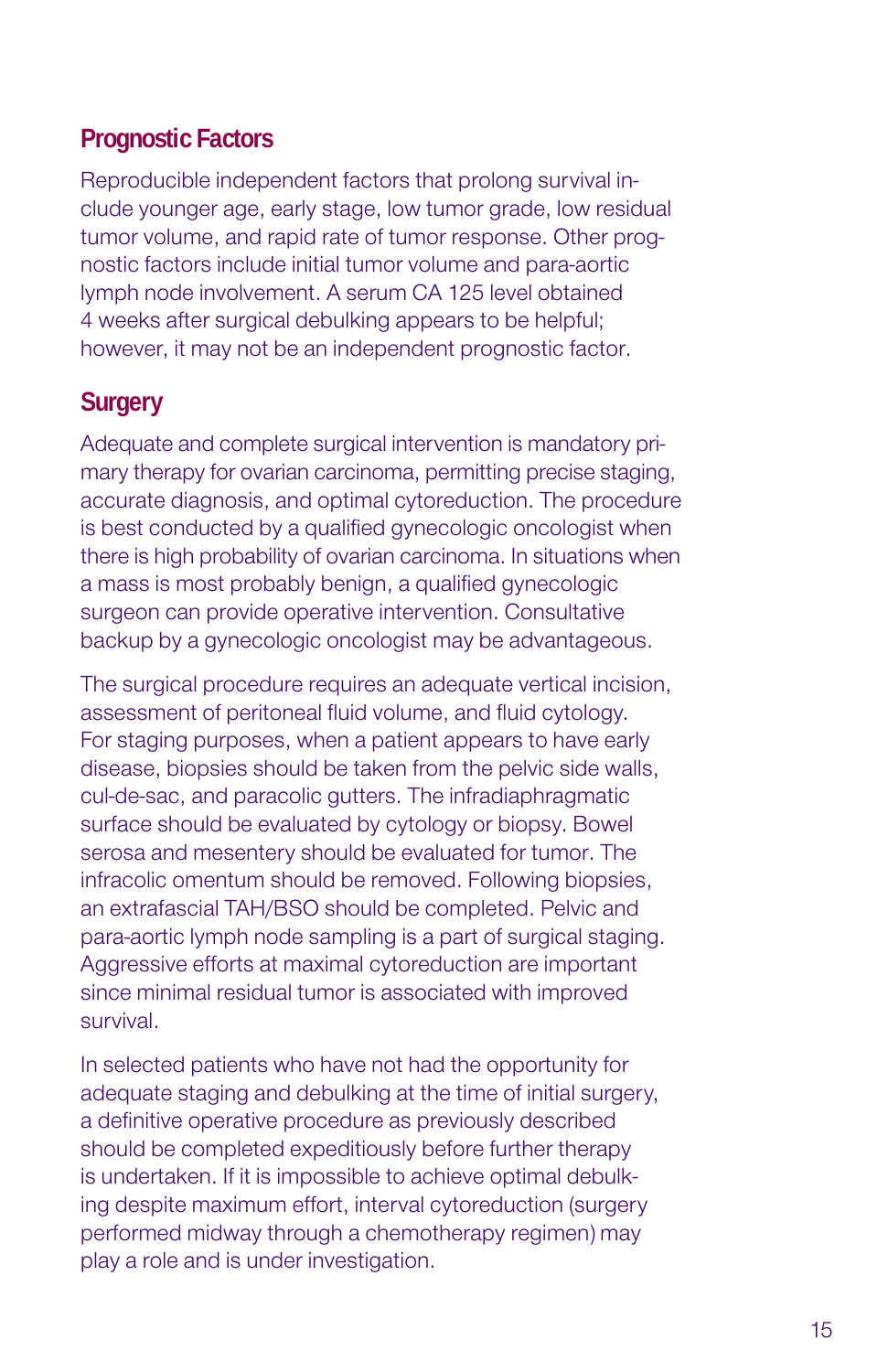Second-look operations outside of clinical trials should only be undertaken if the anticipated findings will alter subsequent management. Given the fact that many patients with negative second-look laparotomies will develop recurrent cancer, protocols should be developed to evaluate the benefits of consolidation therapy in the context of clinical trials.

### **Chemotherapy**

Systemic chemotherapy following the appropriate surgical procedure is the cornerstone of first-line treatment of advanced epithelial ovarian malignancy. Chemotherapy is most effective in patients who have undergone maximal cytoreductive surgery or who present with a low volume of disease. At the consensus conference, important new data from a randomized trial (in suboptimal stage III and IV) comparing a combination of cis-platinum and paclitaxel (administered over 24 hours) with a combination of cis-platinum and cyclophosphamide were presented and reviewed by the panel. Preliminary results strongly suggested superiority for the paclitaxel-based regimen. Based on these new data, some but not all clinicians and investigators consider the combination of platinum and paclitaxel the treatment of choice for advanced epithelial ovarian cancer. No consensus could be reached on unqualified endorsement of this recommendation pending the availability of long-term results from this trial. In addition, the optimal dose and schedule of paclitaxel is the subject of ongoing clinical trials.

Data from mature randomized clinical trials have indicated that the combination of carboplatin and cyclophosphamide is effective therapy. Other mature trials have shown equal activity for the combination of cis-platinum and cyclophosphamide, but the substitution of carboplatin leads to more acceptable toxicity. Six cycles of chemotherapy have become the standard and yield clinical response rates of approximately 60 to 70 percent and 5-year survivals of 10 to 20 percent.

Currently available data do not in general support the routine addition of doxorubicin to the combination of platinum compounds and cyclophosphamide. In the treatment of ovarian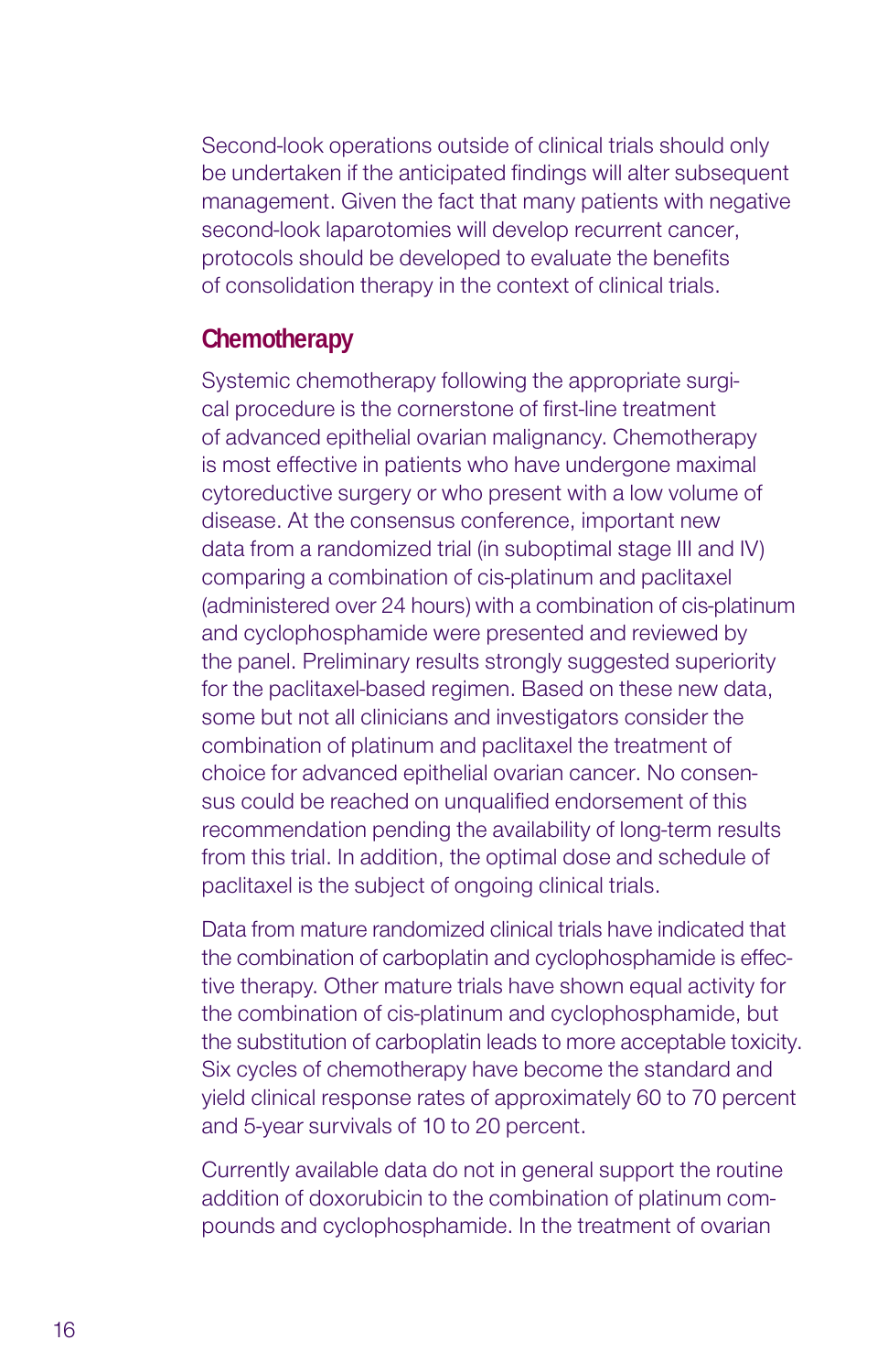cancer, hematologic toxicity is usually not of sufficient grade to warrant the routine use of hematopoietic growth factors when standard doses of chemotherapy are employed. In addition, high-dose chemotherapy with hematopoietic growth factors or bone marrow transplantation is experimental, and its use should be limited to research settings.

The role of intraperitoneal chemotherapy in the treatment of ovarian cancer remains to be defined.

### **Radiotherapy**

The role of radiotherapy in advanced epithelial ovarian cancer is controversial. Long-term, relapse-free survivals have been demonstrated for stages II and III after optimal debulking and postoperative radiotherapy. No recent prospective trials of whole abdominal irradiation compared with chemotherapy have been performed.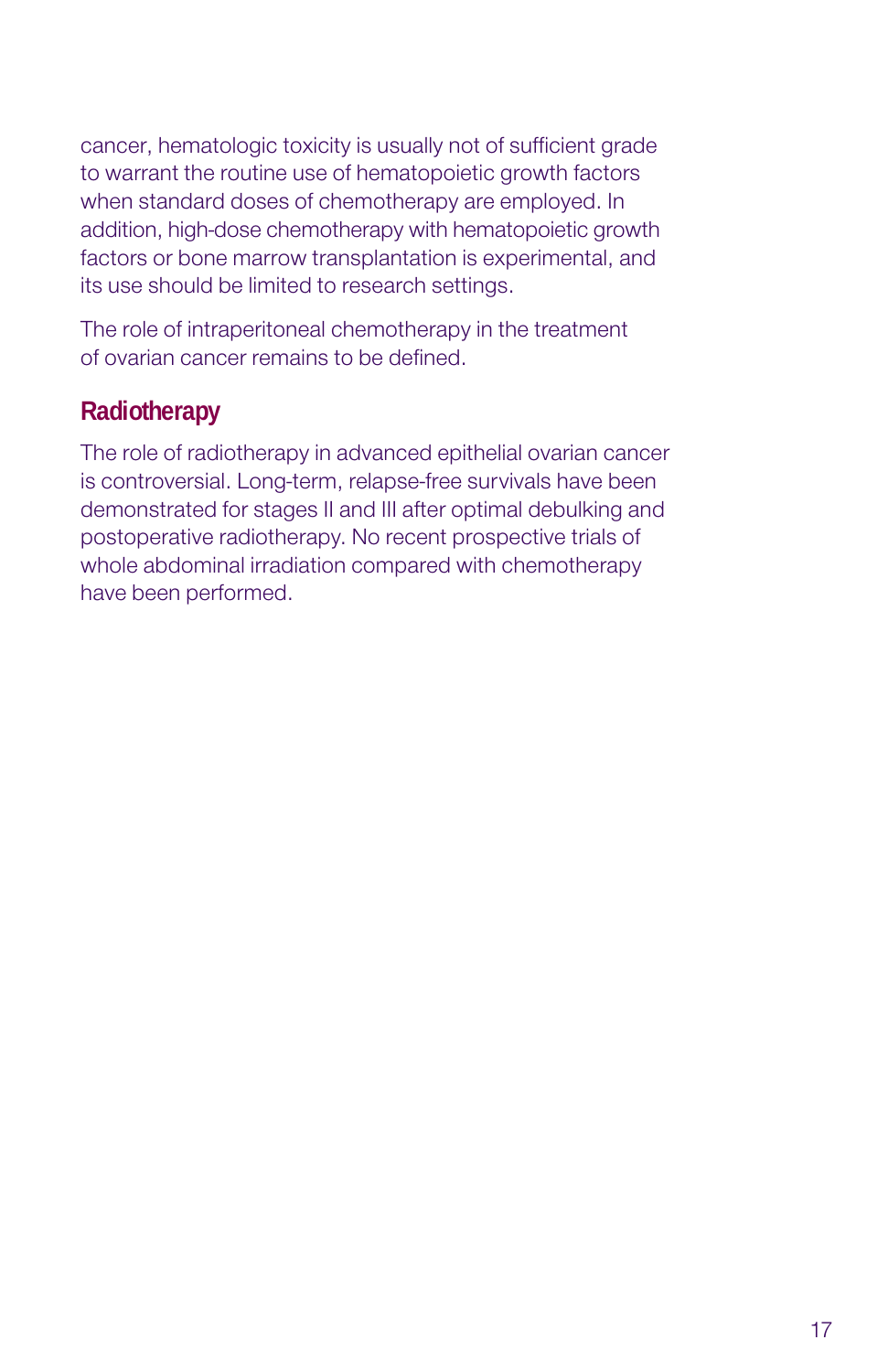### **What Is the Appropriate Followup After Primary Therapy?**

The ideal followup of asymptomatic women who have completed primary debulking surgery and chemotherapy and have no clinical evidence of disease is unclear. Second-look laparotomy has been used to assess response to therapy. As indicated above, the role of this procedure is controversial. The followup of asymptomatic patients after primary therapy should include routine complete history, physical, rectovaginal pelvic exam, and CA�125. Although optimal intervals for monitoring have not been determined, current practice is to follow the patient every 3 to 4 months. After 2 years, less frequent followup intervals can be considered. CA 125 has been shown to be a reliable method of monitoring for early detection of recurrence in women whose CA 125 was elevated preoperatively. A rising CA 125 is a predictor of relapse; however, a negative CA 125 does not exclude the presence of disease. A combination of CA 125 and general physical and pelvic exam has been shown to detect progression of disease in 90 percent of patients with recurrent epithelial ovarian cancer. Radiological exams done on a routine basis have not been shown to improve the detection of recurrence. Their use should be individualized.

### **Management of Patients at Relapse**

In the overwhelming majority of patients who relapse, presently available salvage therapy for ovarian cancer is not curative. Therefore, the goals of followup and treatment of relapsed patients need to incorporate quality of life considerations as an integral part of treatment. Patients who have relapsed after primary chemotherapy with platinum can be divided into two groups based on interval to relapse. Patients who relapse within 6 months have a poor subsequent response to platinum-containing regimens. Those who relapse after 6 months have a higher likelihood of response to platinum-containing regimens. Paclitaxel is currently the most active single agent for treatment of relapsed ovarian cancer even in patients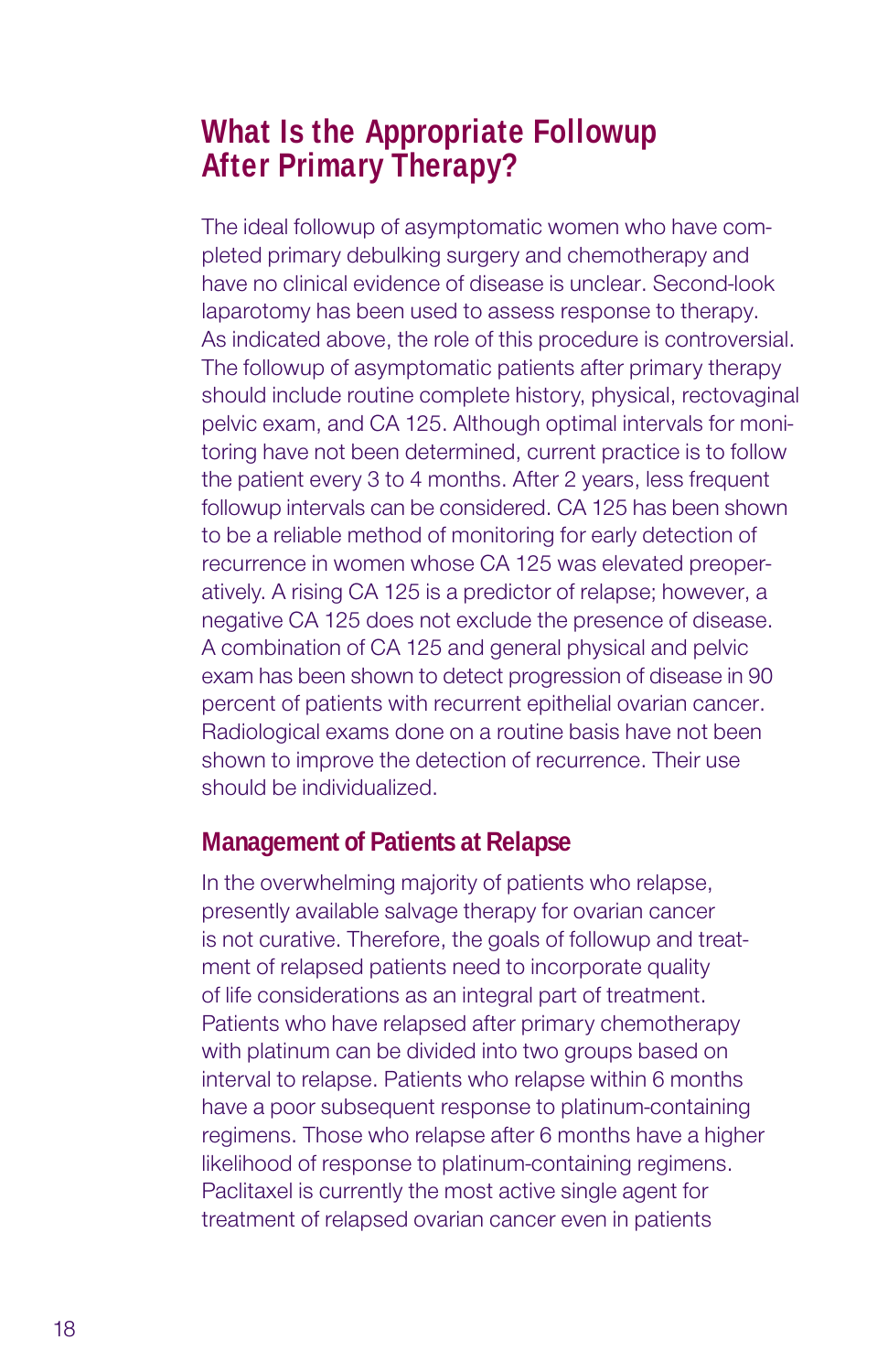refractory to platinum. It has an overall response rate of approximately 35 percent. Despite this response rate, there is no evidence yet that this salvage therapy prolongs survival.

Repeat surgical debulking in relapsed patients will probably only benefit a small subset of highly selected patients. These include patients with a long disease-free survival interval (greater than 2 years) who had optimal primary debulking surgery. However, surgery may be important for palliation, such as for the treatment of bowel obstruction in a patient whose quality of life stands to benefit from this intervention. Radiation therapy may be used for the palliation of specific localized symptoms.

When a patient relapses for the second time, there is almost no possibility of cure. Temporary response rates of approximately 15 percent have been achieved by several different chemotherapeutic regimens. After paclitaxel and platinum compounds are no longer effective, agents that may produce response include ifosfamide, hexamethylmelamine, tamoxifen, 5-FU, etoposide, and others. No survival benefit has been demonstrated by any of these regimens.

Given the rigors of chemotherapy, patient quality of life is a major concern. It is important for the physician and patient to discuss the various treatment options; patient preference for either vigorous treatment or no treatment should be respected. In presenting treatment options, physiological status, not chronological age, should influence the physician's treatment suggestions. The patient should not be given unrealistic expectations. Appropriate psychological support is an important component of care and patients must receive this. In addition, research should be conducted to determine whether psychological factors affect prognosis, response, and survival.

In patients with refractory ovarian cancer there is no indication for the use of high-dose chemotherapy followed by bone marrow or peripheral blood stem cell rescue other than in the setting of clinical trials.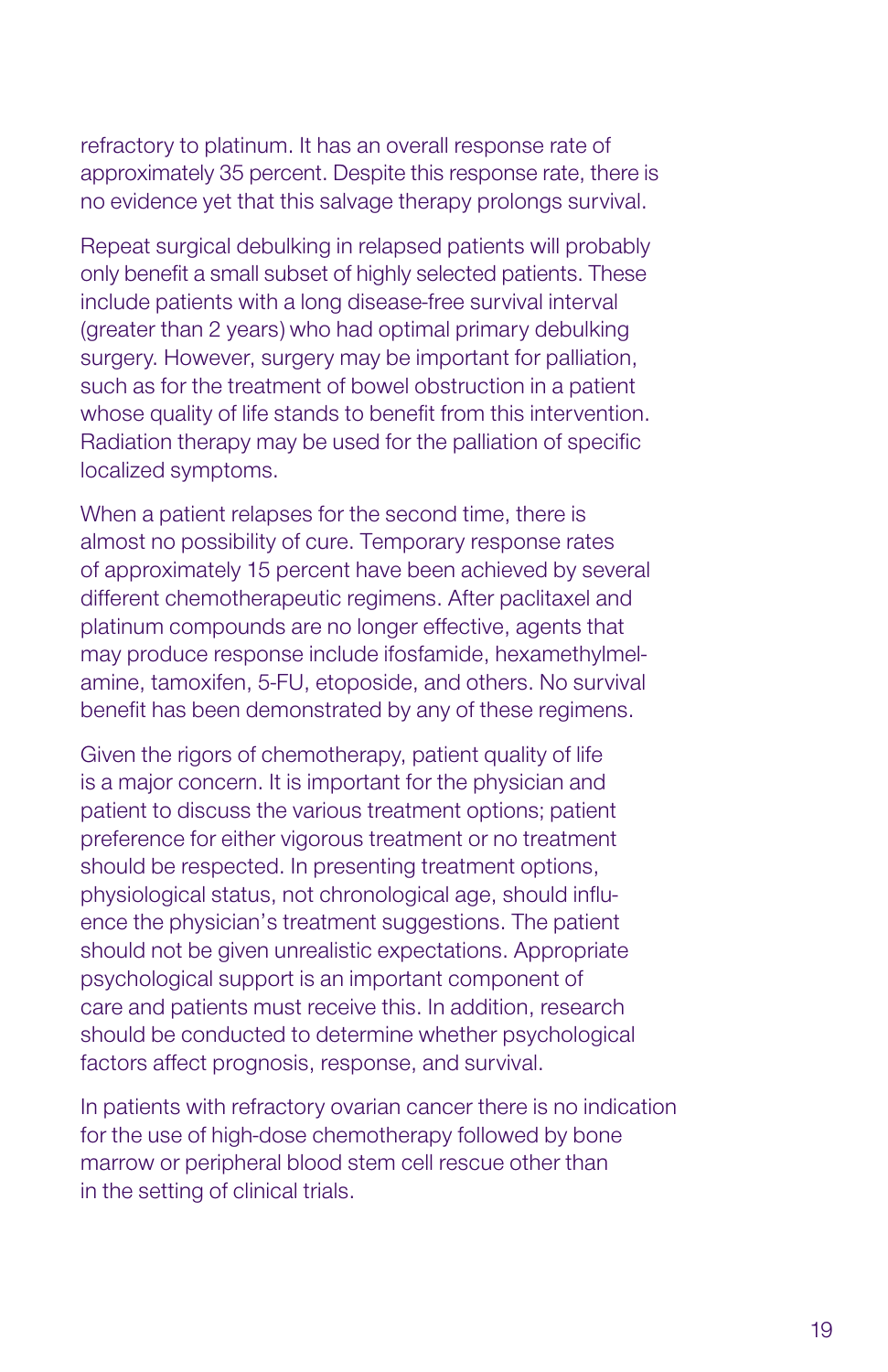### **What Are Important Directions for Future Research?**

- **•** Currently available imaging techniques and tumor markers should be utilized in clinical trials to determine whether ovarian cancer can be identified at an earlier stage, whether this can reduce mortality from ovarian cancer, and whether this can be done without increasing morbidity and mortality for those women who have abnormal screening results but do not have ovarian cancer. Study of this question should include both pre- and postmenopausal women.
- New serum markers (e.g., OVX-1, M-CSF) and imaging techniques should be investigated to see if a more sensitive and specific panel of screening parameters can be identified.
- Researchers should more clearly evaluate and quantitate the benefits of currently used oral contraceptives in reducing the risk of ovarian cancer, evaluate the necessary duration of use and the benefits of prolonged use, and evaluate the other benefits and risks and long-term outcome.
- **•** A national serum and tissue bank should be established.
- Identification of women at increased risk for ovarian cancer should be improved. Studies should focus on genetic research, such as BRCA-1. In addition, environmental and epidemiologic research should be continued.
- The safety and efficacy of laparoscopy for women with ovarian cancer should be studied.
- The combination of platinum compounds and paclitaxel should be further investigated in earlier stage disease. In addition, the ideal dose and schedule of paclitaxel must be evaluated in clinical trials.
- **•** A prospective randomized study is needed to identify optimal treatment of various subsets of stage I ovarian cancer.
- Whole abdominal radiation should be reevaluated and newer radiation techniques evaluated in the treatment of optimally debulked stage II and III disease.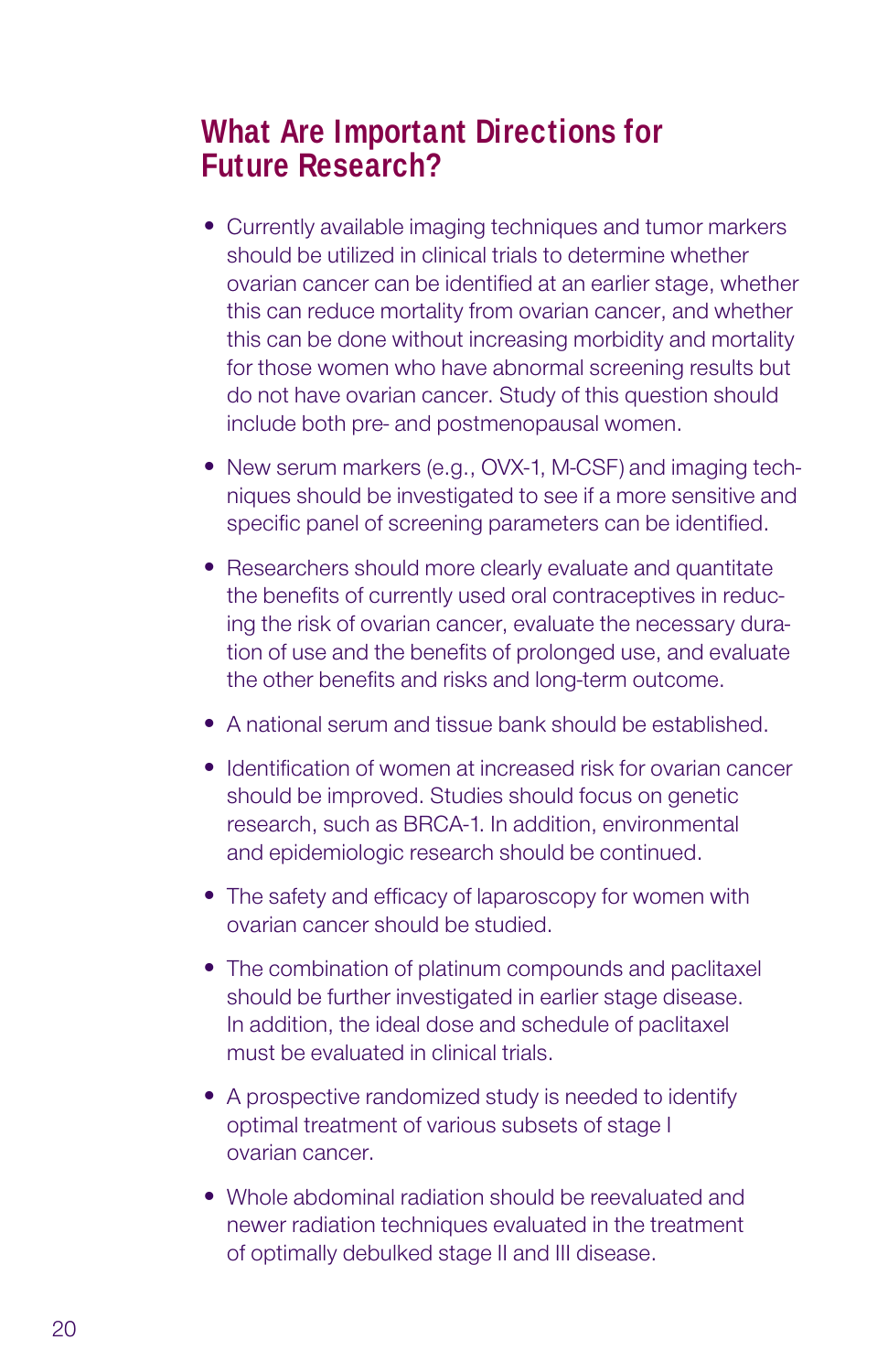- Innovative approaches to the treatment of advanced primary as well as recurrent ovarian cancer must be identified and studied. Examples include new molecular targets, agents to overcome resistance, and drugs that inhibit signal transduction pathways.
- Clinical trials exploring the role of consolidation therapy in patients with a complete response to primary therapy should be given high priority.
- Measures of the quality of life in women with ovarian cancer must be identified, evaluated, and then utilized in optimizing the care of patients.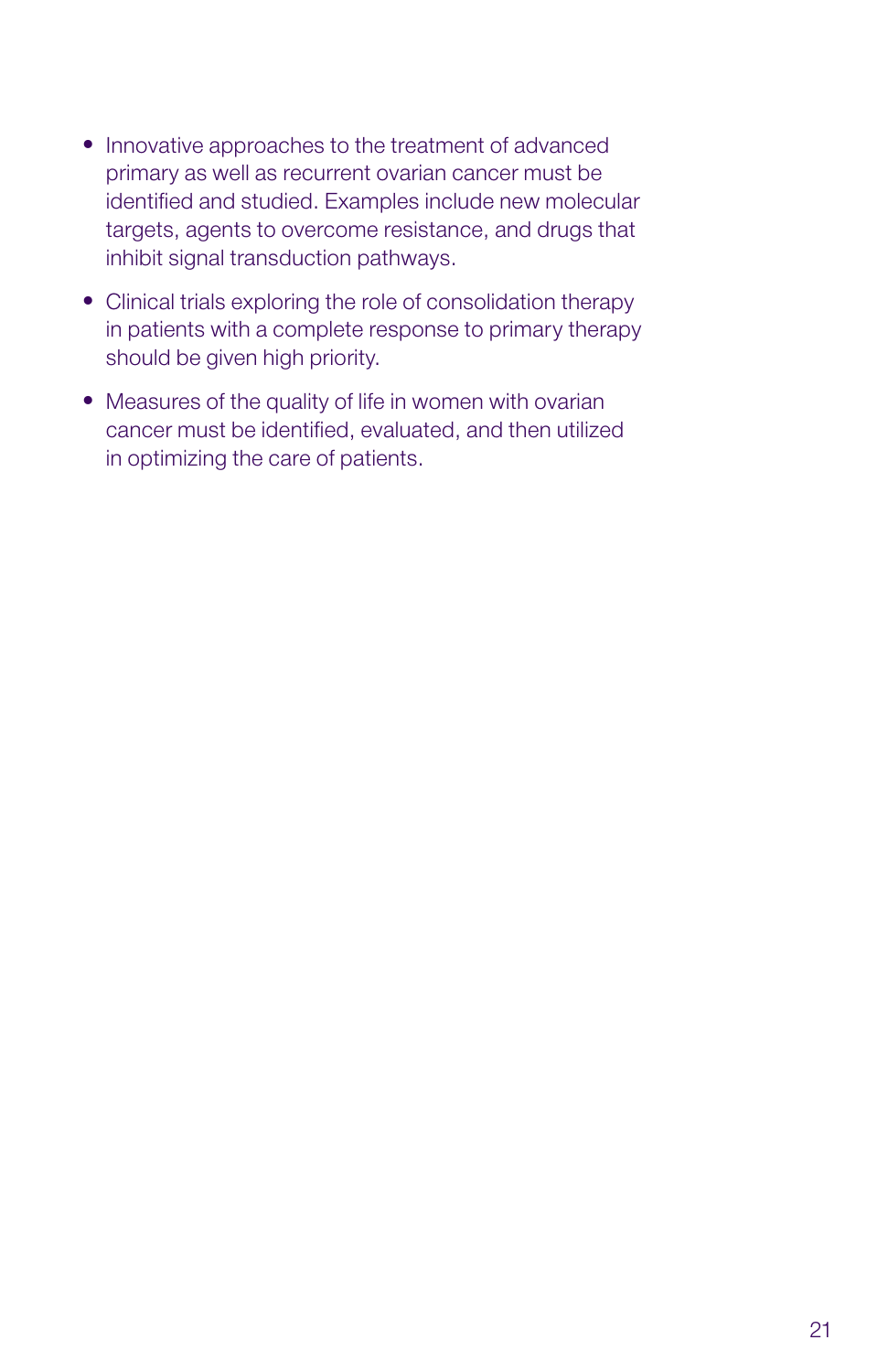### **Conclusions**

Although the number of women dying from ovarian cancer in the United States has continued to rise, the application of available recent information may be able to contribute to the reduction in incidence of and morbidity and mortality from this disease.

- The risk of ovarian cancer can be reduced by the use of oral contraceptives. However, the other risks and benefits of the birth control pill must be considered.
- **•** Women who have no family members with ovarian cancer have a 1 in 70 lifetime risk of developing the disease. Women who have one first-degree relative with ovarian cancer have a 5 percent risk, and women with two firstdegree relatives have a 7 percent risk. A very small subset of these women (3 percent of the women with two relatives) have an autosomal dominant syndrome with 80 percent penetrance, which places them at very high risk for ovarian cancer. The three known hereditary syndromes that may place a women at exceedingly high risk are familial sitespecific ovarian cancer syndrome, breast-ovarian cancer syndrome, and Lynch syndrome II .
- **•** All women should have a careful family history taken by their primary care physician. Women who are presumed to have one of the syndromes mentioned above, which would place them at exceedingly high risk, should have at least an annual physical exam and a bimanual rectovaginal examination, CA 125 determinations, and TVS. When childbearing is completed, or at least by age 35, prophylactic bilateral oophorectomy is recommended.
- There is no evidence available yet that the current screening modalities of CA 125 and TVS can be effectively used for widespread screening to reduce mortality from ovarian cancer nor that their use will result in decreased rather than increased morbidity and mortality. Routine screening has resulted in unnecessary surgery with its attendant potential risks. Clearly, it is important to identify and validate effective screening modalities. Currently available technology for screening should be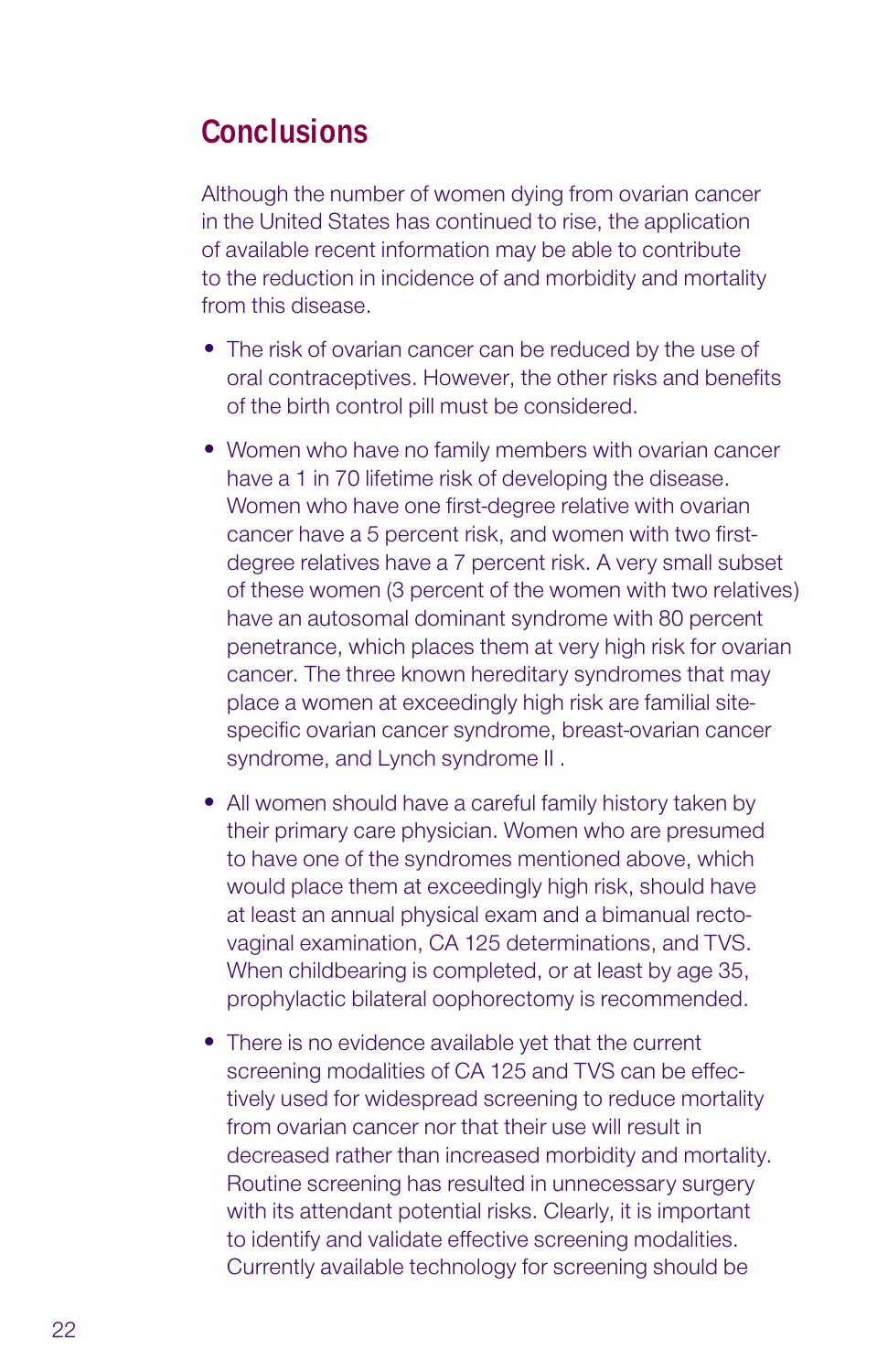employed in the context of clinical trials to determine the efficacy of these modalities and their impact upon ovarian cancer mortality. In addition, research must be continued to identify additional markers and imaging techniques that will be useful. If a woman has one first-degree relative with ovarian cancer (making her lifetime risk of developing the disease 5 percent) but no clinical trials are available to her, she may feel that despite the absence of prospective data, this is sufficient risk for her to be screened. This alternative and opportunity should be available to the woman and her physician.

- If a woman is undergoing pelvic surgery, removal of her ovaries at that time will almost fully eliminate her risk of ovarian cancer (although there remains a minimal risk of peritoneal carcinomatosis). If the woman is premenopausal, discussion of estrogen replacement therapy is important prior to removal of the ovaries, since for some younger women, if estrogen replacement is not utilized, the risk of premature menopause and the potential for cardiovascular disease and osteoporosis may outweigh the risk of ovarian conservation and the potential for ovarian cancer.
- Although laparoscopic management of the ovarian mass is being utilized, there is no current evidence that if the mass is malignant the patient's opportunity for cure is comparable to that with a more traditional approach. Studies should be done to evaluate the risks and benefits of laparoscopic surgery for these women.
- Women with ovarian masses who have been identified preoperatively as having a significant risk of ovarian cancer should be given the option of having their surgery performed by a gynecologic oncologist.
- Aggressive attempts at cytoreductive surgery as the primary management of ovarian cancer will improve the patient's opportunity for long-term survival.
- Women with stage IA grade 1 and most IB grade 1 ovarian cancer do not require postoperative adjuvant therapy. Many remaining stage I patients do require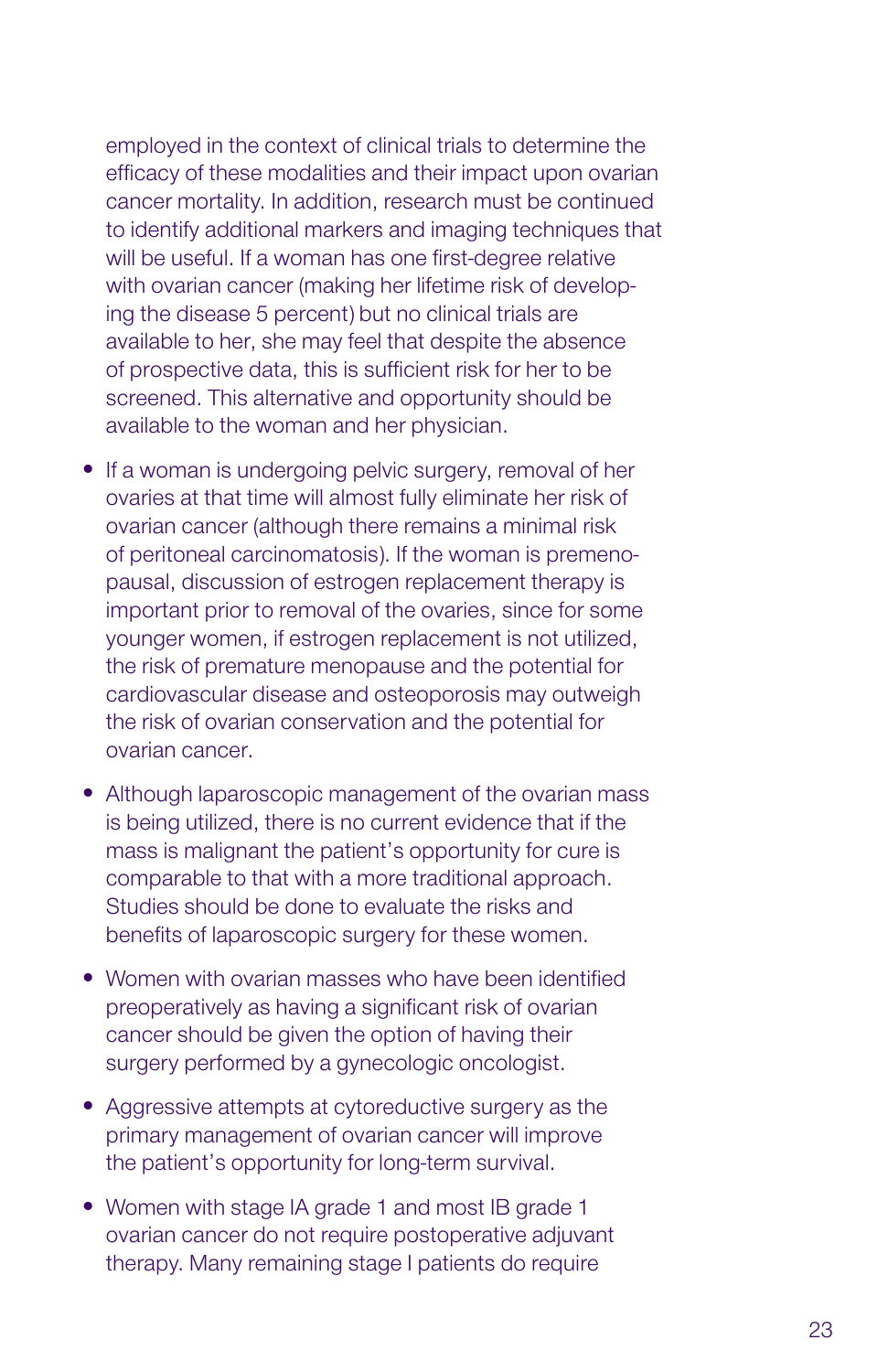adjuvant therapy. Subsets of stage I must be fully defined and ideal treatment determined.

- Women with stages II, III, and IV epithelial ovarian cancer (other than LMP tumors) should receive postoperative chemotherapy.
- One American study concludes that platinum and paclitaxel are the optimal first-line chemotherapy following primary debulking surgery, and most oncologists in the United States are using this regimen. No consensus could be reached on unqualified endorsement of this recommendation pending maturation of the data.
- Second-look laparotomy should be done only for patients on clinical trials or for those patients in whom the surgery will affect clinical decisionmaking and clinical course. It should not be employed as routine care for all patients.
- For women who have completed primary therapy for ovarian cancer there is no evidence regarding ideal followup. Studies are needed to identify additional second-line therapies and to define how they can best be utilized to prolong survival, improve quality of life, and potentially provide the possibility for cure. Clearly, women with a symptomatic recurrence should receive whatever modalities will improve their symptoms and quality of life.
- For a woman with recurrent ovarian cancer resistant to platinum who has not received paclitaxel, paclitaxel is the best salvage therapy currently available.
- Physicians must be encouraged to discuss clinical trial participation with women, and women should be encouraged to participate.
- All women should have access to accurate and complete information regarding ovarian cancer. Furthermore, there must be no barriers to women's access to qualified specialists, optimal therapy, and protocols.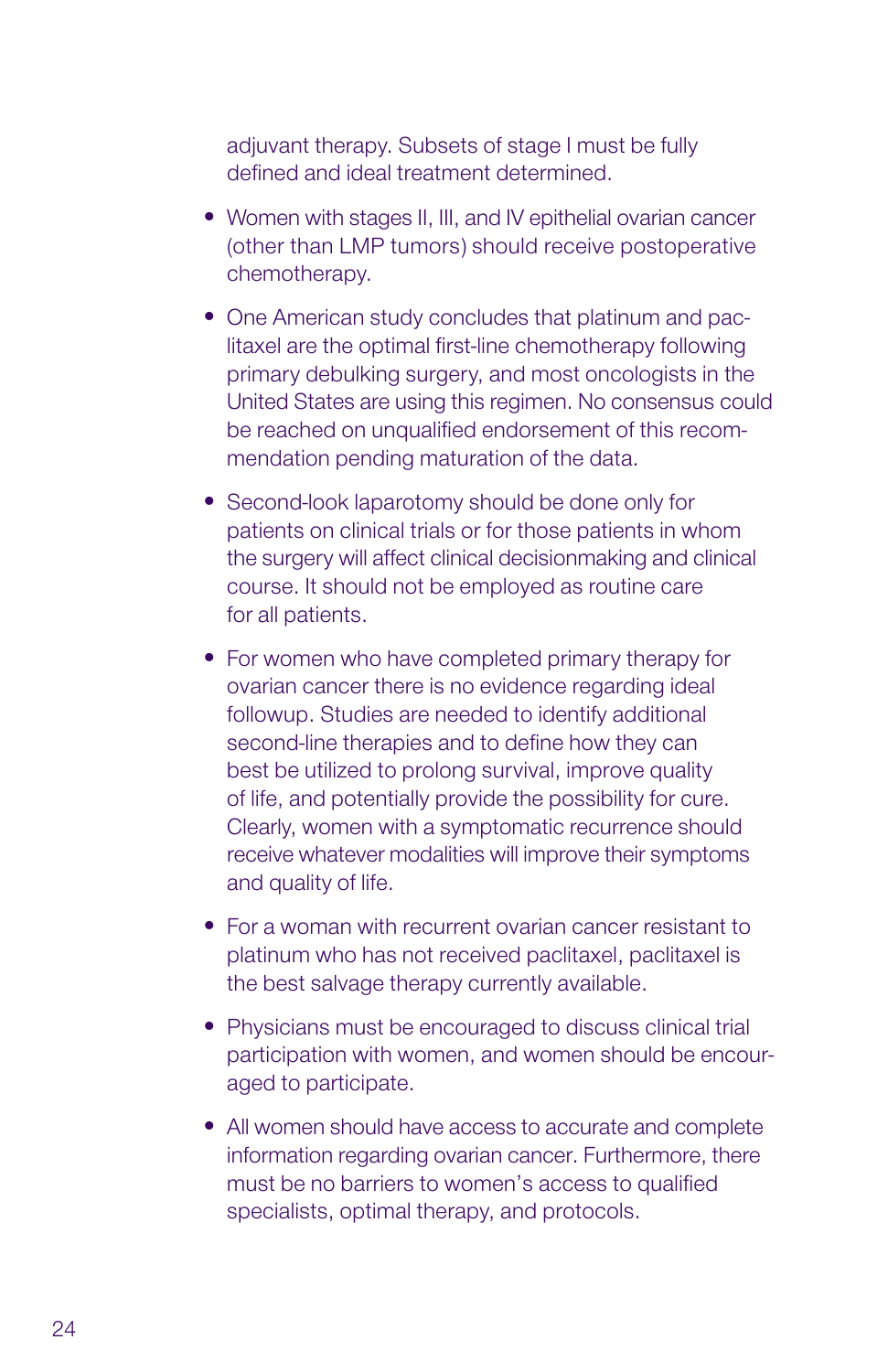### **Consensus Development Panel**

#### **Vicki Seltzer, M.D.**

Panel and Conference **Chairperson** Chairman Department of Obstetrics and Gynecology Long Island Jewish Medical Center Professor, Obstetrics and Gynecology Albert Einstein College of Medicine New Hyde Park, New York

#### **Jennie L. Batson, M.D., F.A.C.O.G.**

Obstetrician and Gynecologist Everett, Washington

#### **Bruce H. Drukker, M.D.**  Professor and Chair Department of Obstetrics, Gynecology, and Reproductive Biology Michigan State University East Lansing, Michigan

#### **Brenda W. Gillespie, Ph.D.**

Assistant Professor Department of Biostatistics University of Michigan Ann Arbor, Michigan

#### **Lynn M. Gossfeld, R.N.,C., M.S.N.**

Gynecologic Oncology Clinical Nurse Specialist Division of Nursing Memorial Sloan-Kettering Cancer Center New York, New York

#### **Perry W. Grigsby, M.D., M.B.A.**

Professor of Radiology Radiation Oncology Center Mallinckrodt Institute of Radiology Washington University School of Medicine St. Louis, Missouri

#### **Harold A. Harvey, M.D.**

Professor of Medicine Division of Medical Oncology Milton S. Hershey Medical **Center** Hershey, Pennsylvania

#### **Carolyn B. Hendricks, M.D.**

Medical Oncologist Associates in Oncology and Hematology Rockville, Maryland

#### **Sherilynn Hummel, M.D.**

Gynecologic Oncologist Bethesda, Maryland

#### **Robert W. Makuch, Ph.D.**

Associate Professor Division of Biostatistics Department of Epidemiology and Public Health Yale University New Haven, Connecticut

#### **Grace Powers Monaco, J.D.**

Director (Volunteer) Professional and Legal Affairs Candlelighters Childhood Cancer Foundation Bethesda, Maryland

#### **Groesbeck P. Parham, M.D.**

Associate Professor Chief, Division of Gynecologic **Oncology** Department of Obstetrics and Gynecology University of Arkansas for Medical Sciences Little Rock, Arkansas

#### **Charles L. Sawyers, M.D.**

Assistant Professor of Medicine Division of Hematology and Oncology Department of Medicine UCLA School of Medicine Los Angeles, California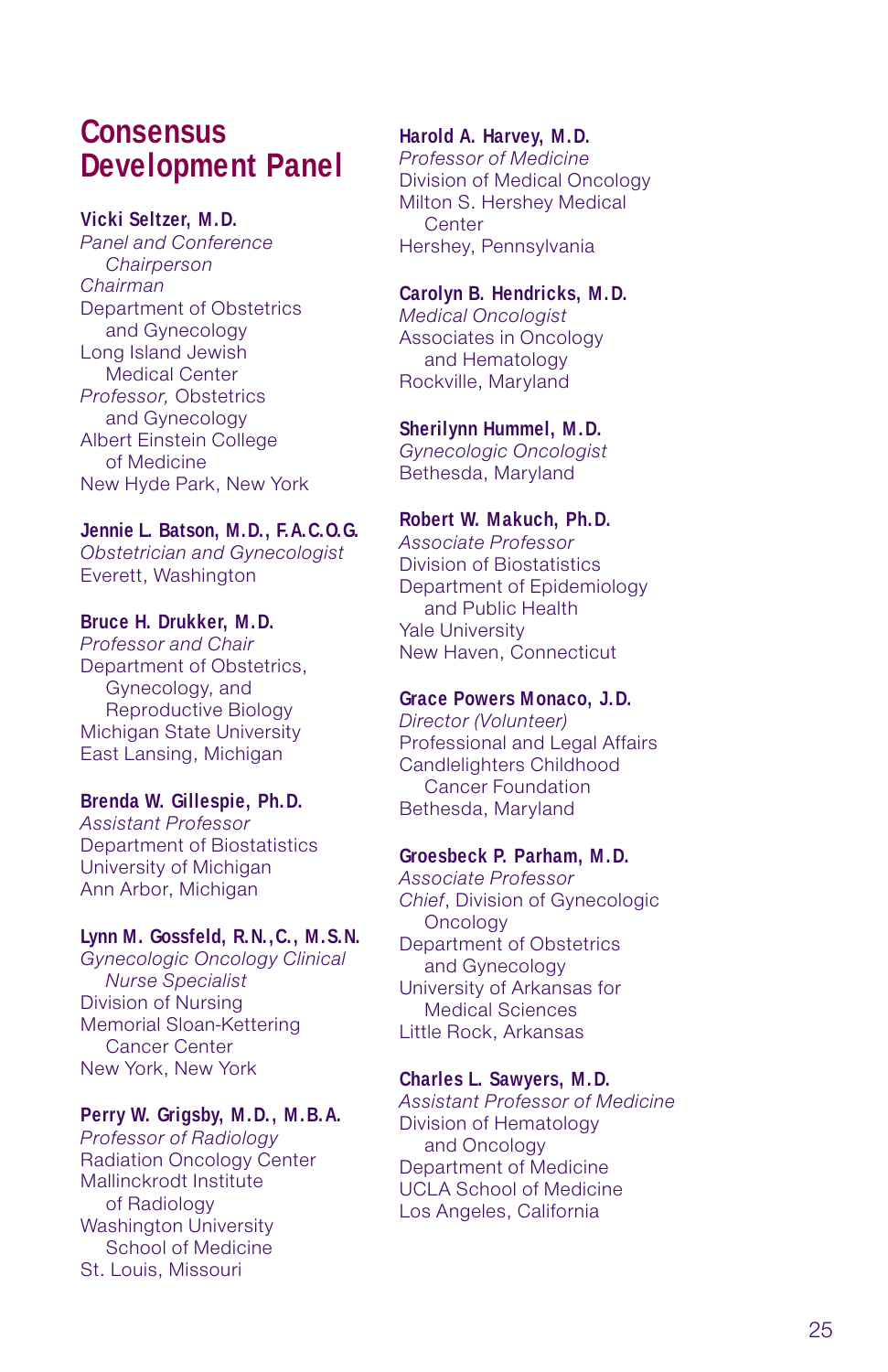#### **Randal J. West, M.D.**

Associate Professor Division of Gynecologic **Oncology** Department of Obstetrics and Gynecology Medical College of Virginia Richmond, Virginia

### **Speakers**

#### **David S. Alberts, M.D.**

"Studies of the Pathogenesis and Prognosis of Previously Untreated, Epithelial Type Ovarian Cancer" Professor of Medicine and Pharmacology Arizona Cancer Center University of Arizona Tucson, Arizona

#### **Barrie Anderson, M.D.**

"Quality of Life in the Patient With Progressive Ovarian Cancer" Professor Division of Gynecologic **Oncology** Department of Obstetrics and Gynecology University of Iowa Hospitals and Clinics Iowa City, Iowa

#### **Hervy E. Averette, M.D.**

"The Role of Prophylactic Oophorectomy in Cancer Prevention" American Cancer Society Professor of Clinical Oncology Sylvester Professor and Director Division of Gynecologic **Oncology** University of Miami School of Medicine Jackson Memorial Medical Center Miami, Florida

#### **Robert C. Bast, Jr., M.D.**

"Clinical and Laboratory Directions" **Director** Duke Comprehensive Cancer Center Division of Hematology/ **Oncology** Department of Medicine Duke University Medical Center Durham, North Carolina

#### **Sandra E. Brooks, M.D.**

"Preoperative Evaluation of Patients With Suspected Ovarian Cancer" Assistant Professor of Obstetrics and Gynecology Division of Gynecologic **Oncology** University of Massachusetts Medical Center Worcester, Massachusetts

#### **Michaele C. Christian, M.D.**

"Management of the Symptomatic Patient: Chemotherapy" Head, Developmental Chemotherapy Section Investigational Drug Branch Cancer Therapy Evaluation Program Division of Cancer Treatment National Cancer Institute National Institutes of Health Rockville, Maryland

#### **Nicoletta Colombo, M.D.**

"Controversial Issues in the Management of Early Epithelial Ovarian Cancer: Conservative Surgery and Role of Adjuvant Therapy" "Options for Primary Chemotherapy: In Europe" Clinica Ostetrica e Ginecologica Istituto di Scienze Biomediche S. Gerardo Universita Milano Monza, Italy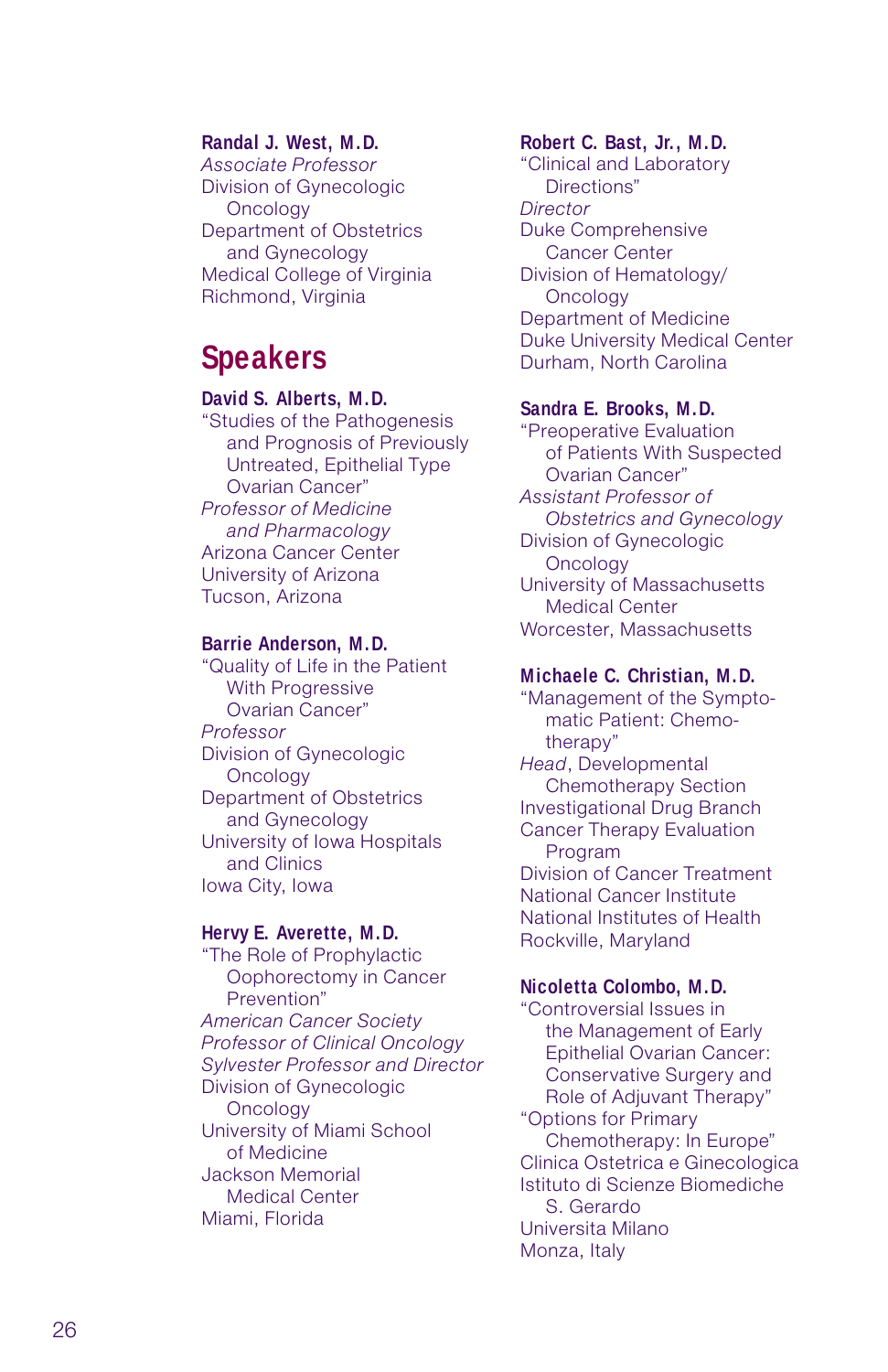#### **William T. Creasman, M.D.**

"Second-Look Laparotomy in Ovarian Cancer" Sims-Hester Professor and Chairman Department of Obstetrics and Gynecology Medical University of South Carolina Charleston, South Carolina

#### **John P. Curtin, M.D.**

"Management of the Adnexal Mass" Gynecology Service Memorial Sloan-Kettering Cancer Center New York, New York

#### **David M. Gershenson, M.D.**

"Management of Early Ovarian Cancer: Germ Cell and Sex Cord-Stromal Tumors" Professor and Deputy Chairman Department of Gynecologic **Oncology** University of Texas M.D. Anderson Cancer Center Houston, Texas

#### **William J. Hoskins, M.D.**

"Principles of Primary Surgery" Chief, Gynecology Service Department of Surgery Memorial Sloan-Kettering Cancer Center New York, New York

#### **Ian Jacobs, M.D., M.R.C.O.G.**

"Screening Modalities: CA� 125/Genetic Markers" Department of Obstetrics and Gynaecology University of Cambridge Cambridge, United Kingdom

#### **Beth Y. Karlan, M.D.**

"Screening Modalities: The Current Status of Ultrasound and Color Doppler Imaging in Screening for Ovarian Cancer" **Director** Gynecologic Oncology Research **Director** Gilda Radner Ovarian Cancer Detection Program Cedars-Sinai Medical Center Assistant Professor of Obstetrics and Gynecology UCLA School of Medicine Los Angeles, California

#### **Barnett S. Kramer, M.D., M.P.H.**

"Screening" Associate Director Early Detection and Community Oncology Program Division of Cancer Prevention and Control National Cancer Institute National Institutes of Health Rockville, Maryland

#### **Maurie Markman, M.D.**

"Followup of the Asymptomatic Patient" **Director** Cleveland Clinic Cancer Center Chairman Department of Hematology and Medical Oncology Cleveland Clinic Foundation Cleveland, Ohio

#### **William P. McGuire, M.D.**

"Options for Primary Chemotherapy: Taxanes" Professor of Medicine Department of Hematology/ **Oncology** Emory University Atlanta, Georgia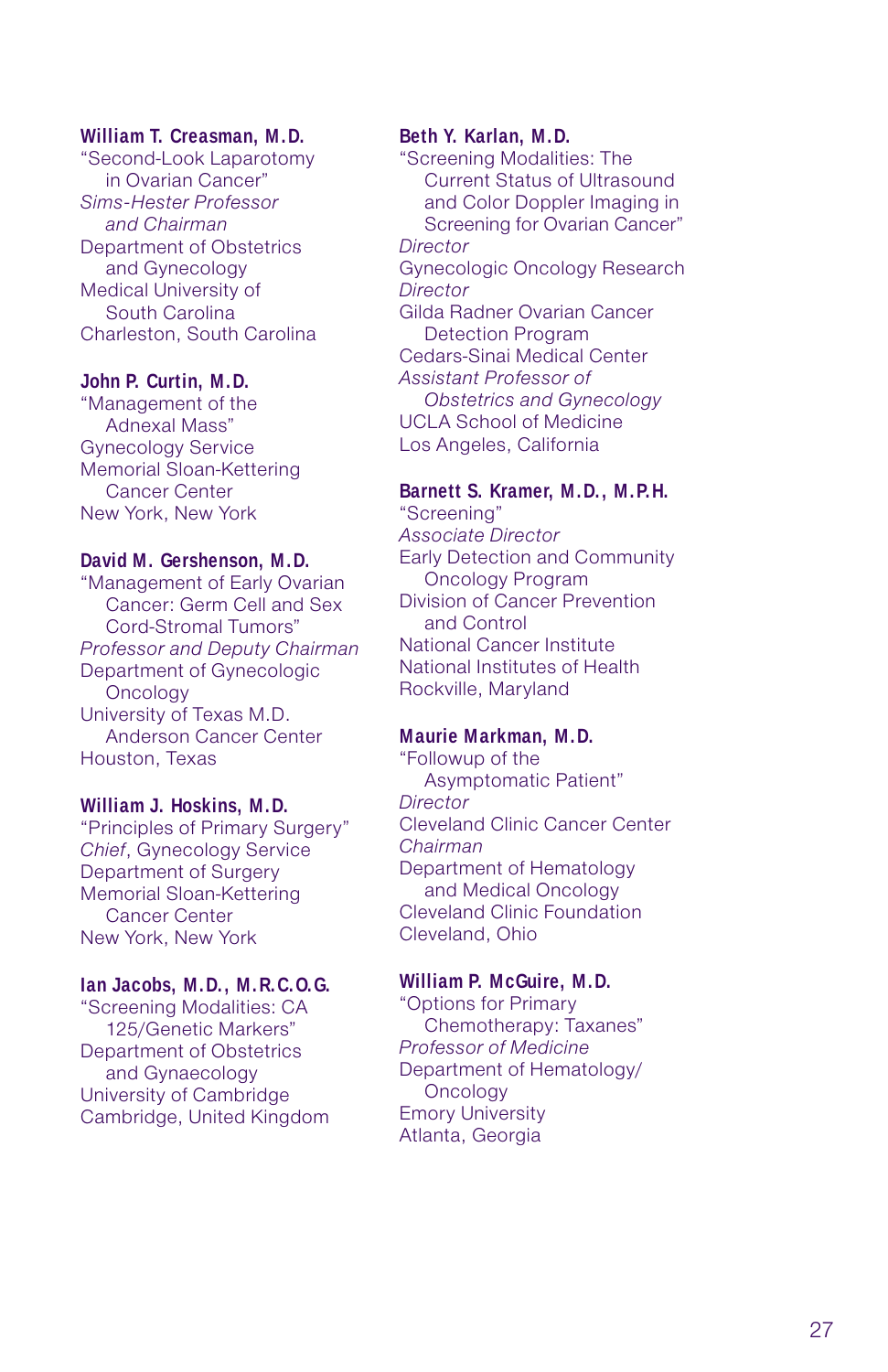#### **Robert F. Ozols, M.D., Ph.D.**

"Research Directions in Epithelial Ovarian Cancer" Senior Vice President, Medical Science Fox Chase Cancer Center Philadelphia, Pennsylvania

#### **Sergio Pecorelli, M.D., Ph.D.**

"Management of the Symptomatic Patient: Surgery" Professor of Gynecologic **Oncology** Division of Gynecologic **Oncology** Department of Obstetrics and Gynecology University of Brescia Brescia, Italy

#### **Karl C. Podratz, M.D., Ph.D.**

"Second-Look Surgery in the Managementof Advanced Epithelial Ovarian Cancer" Professor and Chairman Department of Obstetrics and Gynecology Mayo Clinic Rochester, Minnesota

#### **J. Tate Thigpen, M.D.**

"Primary Chemotherapy for Advanced Ovarian Carcinoma" Professor of Medicine **Director** Division of Oncology Department of Medicine University Medical Center Jackson, Mississippi

#### **Gillian M. Thomas, M.D.**

"The Role of Radiation Therapy in Early Ovarian Cancer" Associate Professor Departments of Radiation Oncology and Obstetrics-Gynecology University of Toronto Toronto-Bayview Regional Cancer Centre North York, Ontario, Canada

#### **Cornelia Liu Trimble, M.D.**

"Management of Epithelial OvarianTumors of Low Malignant Potential" Clinical Fellow Department of Gynecology and Obstetrics Research Associate Department of Pathology The Johns Hopkins Medical Institutions Baltimore, Maryland

#### **Carolyn Westhoff, M.D.**

"Current Status of Screening for Ovarian Cancer" Associate Professor Departments of Obstetrics and Gynecology and of Epidemiology Columbia University New York, New York

#### **Alice S. Whittemore, Ph.D.**

"Epidemiology of Ovarian Cancer" Division of Epidemiology Department of Health Research and Policy Stanford University School of Medicine Stanford, California

#### **Robert C. Young, M.D.**

"Management of Early Ovarian Epithelial Cancer" President Fox Chase Cancer Center Philadelphia, Pennsylvania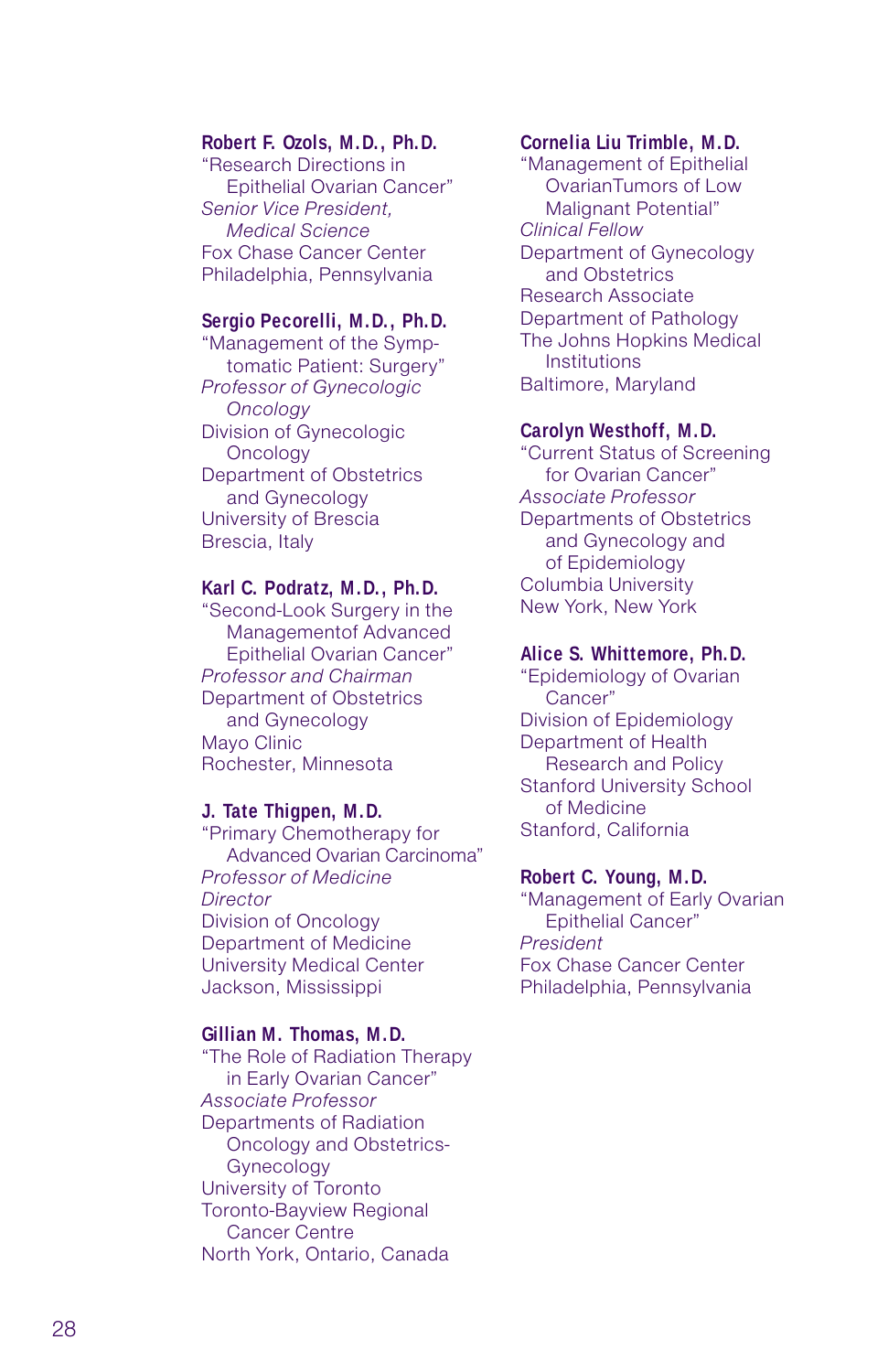## **Planning Committee**

#### **Edward L. Trimble, M.D., M.P.H.**

Head, Surgery Section Clinical Investigations Branch Cancer Therapy Evaluation Program Division of Cancer Treatment National Cancer Institute National Institutes of Health Rockville, Maryland

#### **Elaine Blume, M.S.**

Senior Science Writer Office of Cancer Communications National Cancer Institute National Institutes of Health Bethesda, Maryland

#### **Elsa Bray**

Program Analyst Office of Medical Applications of Research National Institutes of Health Bethesda, Maryland

#### **Michaele C. Christian, M.D.**

Head, Developmental Chemotherapy Section Investigational Drug Branch Cancer Therapy Evaluation Program Division of Cancer Treatment National Cancer Institute National Institutes of Health Rockville, Maryland

#### **John Ferguson, M.D.**

**Director** Office of Medical Applications of Research National Institutes of Health Bethesda, Maryland

#### **David M. Gershenson, M.D.**

Professor and Deputy Chairman Department of Gynecologic **Oncology** University of Texas M.D. Anderson Cancer Center Houston, Texas

#### **Ruthann Giusti, M.D.**

Special Assistant to the Director Office of the Director Division of Cancer Treatment National Cancer Institute National Institutes of Health Bethesda, Maryland

#### **William Hall**

Director of Communications Office of Medical Applications of Research National Institutes of Health Bethesda, Maryland

#### **Charles Harrison, M.D.**

**Director** Gynecologic Oncology Department of Obstetrics and Gynecology National Naval Medical Center Bethesda, Maryland

#### **William J. Hoskins, M.D.**

Chief, Gynecology Service Department of Surgery Memorial Sloan-Kettering Cancer Center New York, New York

#### **Barnett S. Kramer, M.D., M.P.H.**

Associate Director Early Detection and Community Oncology Program Division of Cancer Prevention and Control National Cancer Institute National Institutes of Health Rockville, Maryland

#### **Maurie Markman, M.D.**

**Director** Cleveland Clinic Cancer Center Chairman Department of Hematology and Medical Oncology Cleveland Clinic Foundation Cleveland, Ohio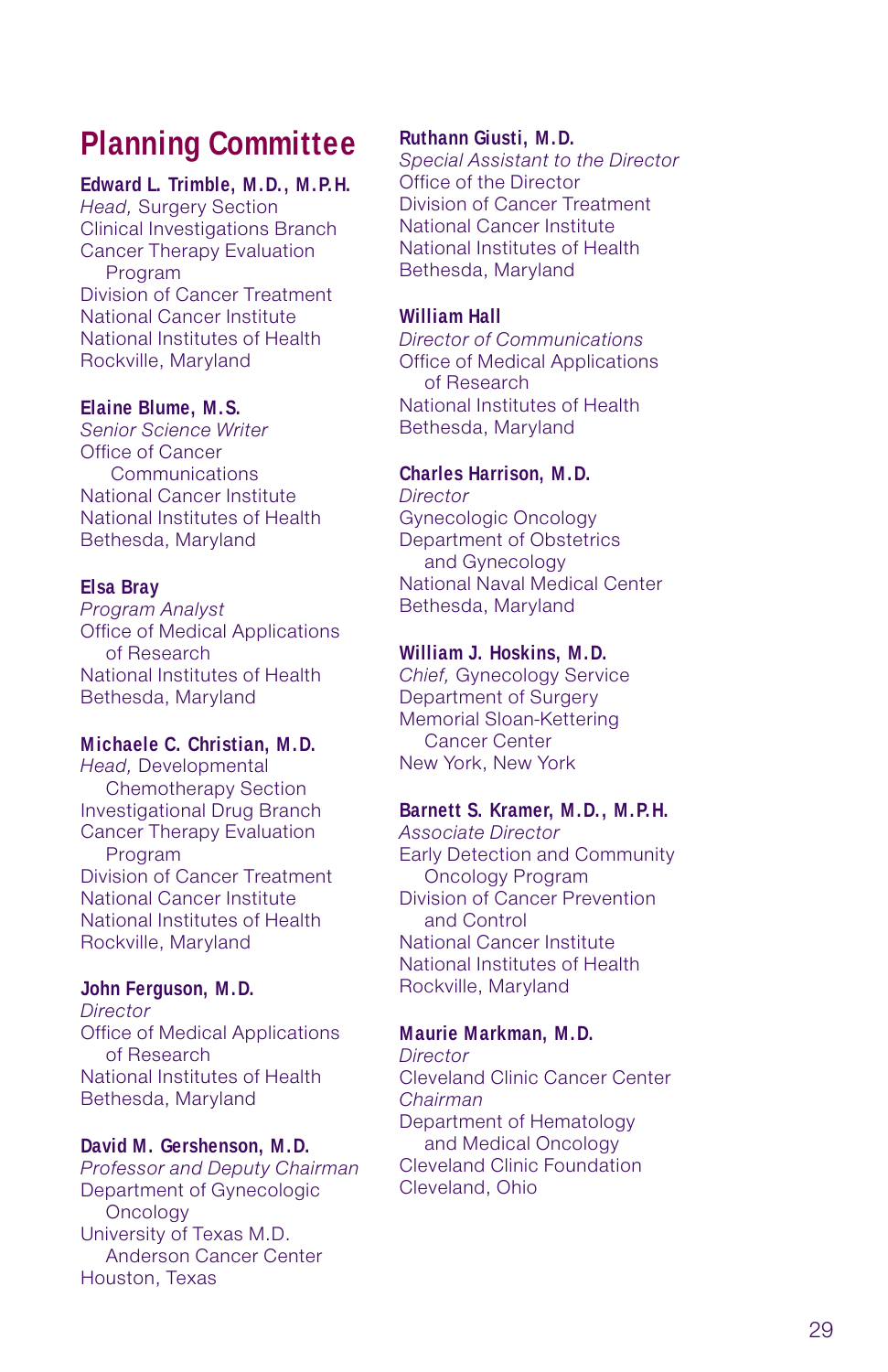#### **Mary McCabe, R.N.**

Investigational Drug Branch Cancer Therapy Evaluation Program Division of Cancer Treatment National Cancer Institute National Institutes of Health Rockville, Maryland

#### **Timothy Moore, M.D.**

Senior Investigator Developmental Chemotherapy **Section** Investigational Drug Branch Cancer Therapy Evaluation Program Division of Cancer Treatment National Cancer Institute National Institutes of Health Rockville, Maryland

#### **Susan G. Nayfield, M.D.**

Program Director Division of Cancer Prevention and Control National Cancer Institute National Institutes of Health Rockville, Maryland

#### **Cherie Nichols, M.B.A.**

Chief, Planning, Evaluation, and Analysis Branch National Cancer Institute National Institutes of Health Bethesda, Maryland

#### **Robert Park, M.D.**

Chairman, The Gynecologic Oncology Group Department of Obstetrics and Gynecology Walter Reed Army Medical **Center** Washington, D.C.

#### **Eddie Reed, M.D.**

Senior Investigator **Head** Genitourinary Cancer Section Medicine Branch, Clinical Oncology Program Division of Cancer Treatment National Cancer Institute National Institutes of Health Bethesda, Maryland

#### **Vicki Seltzer, M.D.**

Panel and Conference **Chairperson** Chairman Department of Obstetrics and Gynecology Long Island Jewish Medical Center Professor, Obstetrics and Gynecology Albert Einstein College of Medicine New Hyde Park, New York

#### **Charles Sherman, Ph.D.**

Deputy Director Office of Medical Applications of Research National Institutes of Health Bethesda, Maryland

### **Conference Sponsors**

**National Cancer Institute**  Samuel Broder, M.D. **Director** 

#### **Office of Medical Applications of Research**  John H. Ferguson, M.D. **Director**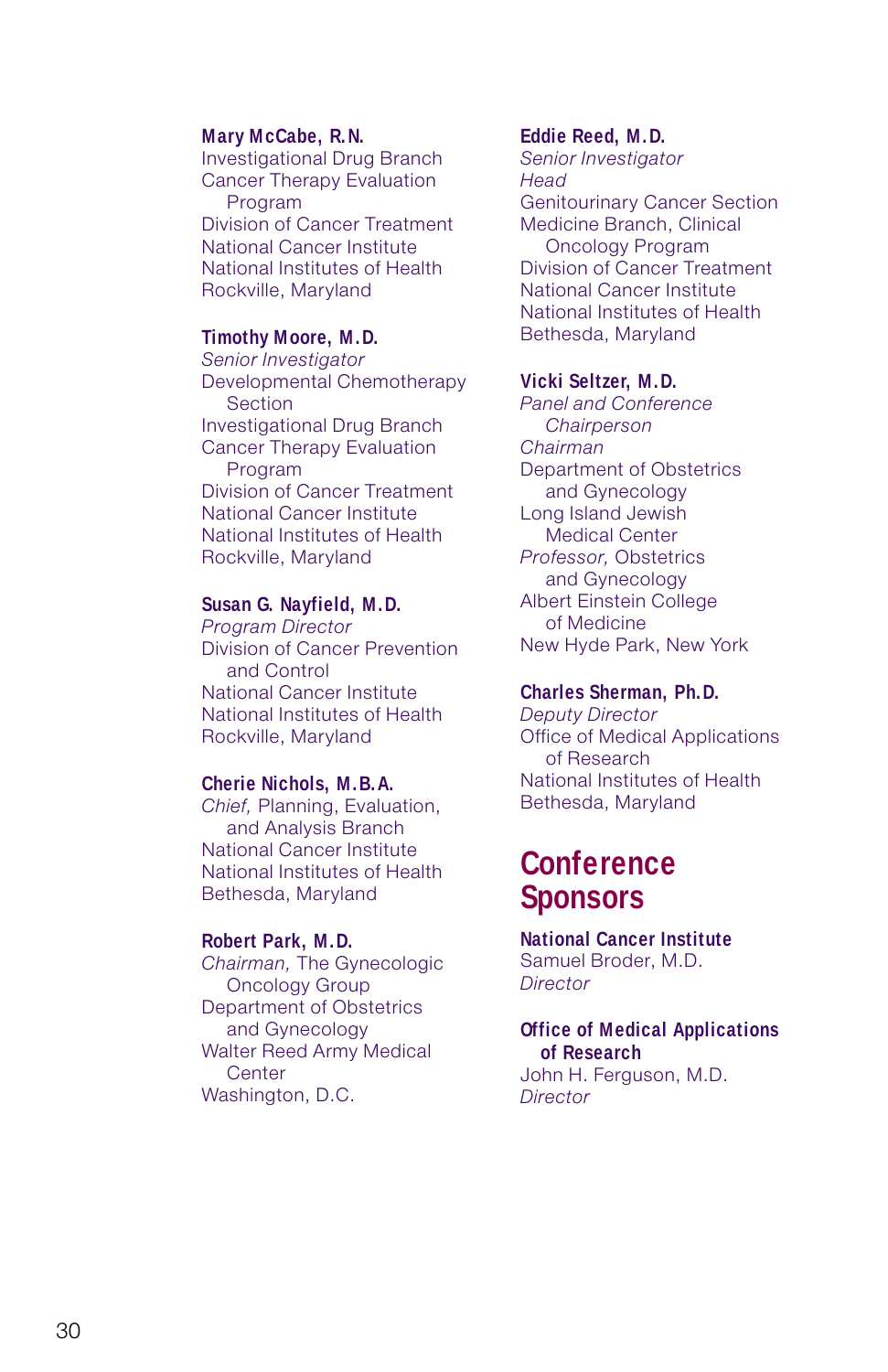## **Statement Availability**

Preparation and distribution of this statement is the responsibility of the Office of Medical Applications of Research of the National Institutes of Health. Free copies of this statement as well as all other available NIH Consensus Statements and NIH Technology Assessment Statements may be obtained from the following resources:

NIH Consensus Program Information Service P.O. Box 2577 Kensington, MD 20891 Telephone 1-800-NIH-OMAR (644-6627) Fax (301) 816-2494 BBS (301) 816-9840

NIH Office of Medical Applications of Research Federal Building, Room 618 7550 Wisconsin Avenue MSC 9120 Bethesda, MD 20892-9120

Full-text versions of all these statements are also available online to users of the Internet through the following services:

**Gopher** gopher://gopher.nih.gov/Health and Clinical Information

World Wide Web http://text.nlm.nih.gov

ftp ftp://public.nlm.nih.gov/hstat/nihcdcs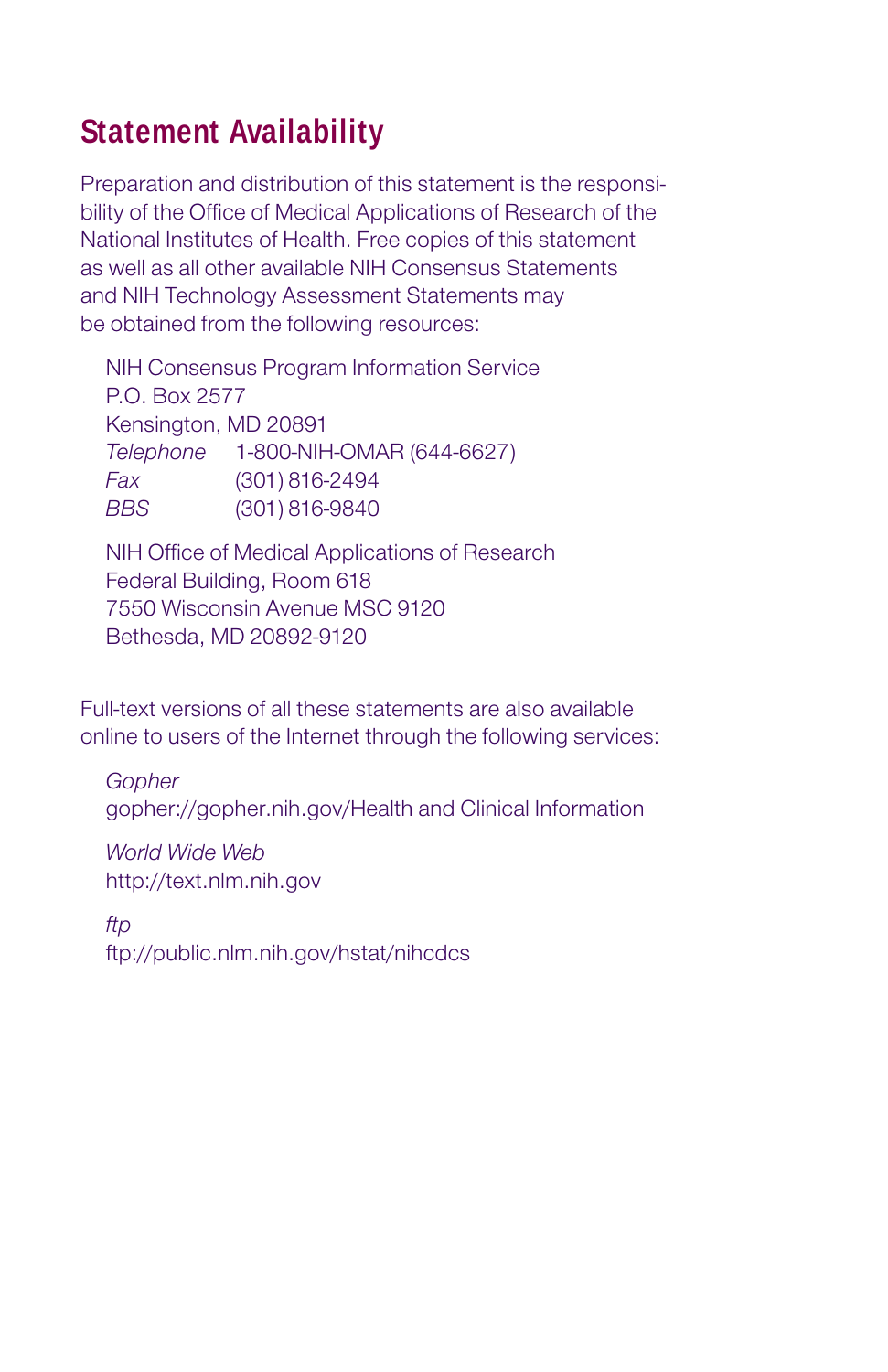## **OVARIAN CANCER:**  Screening, Treatment, and Followup

*A Continuing Medical Education Activity Sponsored by the National Institutes of Health* 

### **OBJECTIVE**

The objective of this NIH Consensus Statement is to inform the biomedical research and clinical practice communities of the results of the NIH Consensus Development Conference on Ovarian Cancer: Screening, Treatment, and Followup. The statement provides state-of-the-art information regarding screening, prevention, diagnosis, and treatment of ovarian cancer, and it presents the conclusions and recommendations of the consensus panel regarding these issues. In addition, the statement identifies those areas of study that deserve further investigation. Upon completion of this educational activity, the reader should possess a clear working knowledge of the state-of-the-art regarding screening, prevention, diagnosis, and treatment of ovarian cancer.

### **ACCREDITATION**

The National Institutes of Health is accredited by the Accreditation Council for Continuing Medical Education to sponsor continuing medical education for physicians. The National Institutes of Health designates this continuing medical education activity for 1 credit hour in Category 1 of the Physician's Recognition Award of the American Medical Association.

### **EXPIRATION**

This form must be completed and **postmarked by December 31, 1995**, for eligibility to receive continuing medical education credit for this continuing medical education activity.

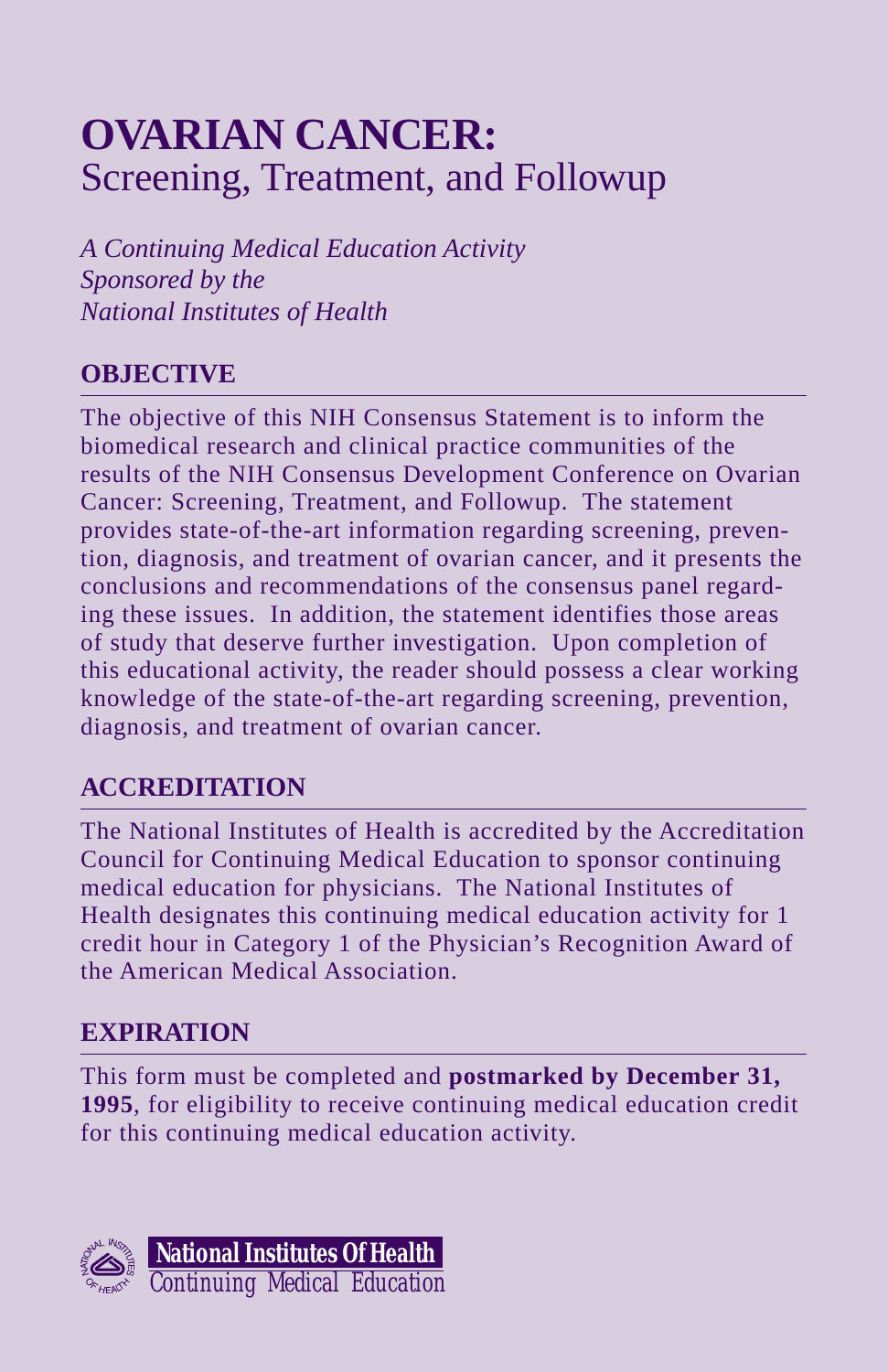**INSTRUCTIONS:** The consensus statement contains the correct answers to the following 14 questions. Select your answer to each question and write the corresponding letter in the answer space provided. Mail the completed test **no later than December 31, 1995,** to the address shown on the last page of this test. You will receive notification of your test results within 2 to 3 weeks. If you have successfully completed the test (10 or more correct), you will receive a certificate for 1 hour of CME credit along with your test results. Photocopies of this form are acceptable.

- 1. Ovarian cancer is the leading cause of deaths from gynecologic malignancies in the United States. In 1994, it is estimated that the following numbers of new cases and deaths will occur:
	- a) 183,000 new cases; 46,000 deaths
	- b) 31,000 new cases; 5,900 deaths
	- c) 24,000 new cases; 13,600 deaths
	- d) 1,500 new cases; 4,600 deaths

#### **ANSWER:**\_\_\_\_\_\_\_\_

- 2. Most women with early ovarian cancer have the following symptoms:
	- a) severe gastrointestinal discomfort
	- b) pelvic pressure and sensation of a mass
	- c) abnormal vaginal bleeding
	- d) no symptoms, or mild and nonspecific symptoms

#### **ANSWER:**\_\_\_\_\_\_\_\_

- 3. Hereditary ovarian cancer syndromes (breast-ovarian syndrome, site-specific ovarian cancer syndrome, hereditary nonpolyposis colorectal cancer syndrome [Lynch syndrome II, Cancer Family Syndrome]) account for:
	- a) 50% of ovarian cancers
	- b) 25% of ovarian cancers
	- c) 10% of ovarian cancers
	- d) less than 5% of ovarian cancers

#### **ANSWER:**\_\_\_\_\_\_\_\_

- 4. Serum CA 125 has specific specificity, sensitivity, and positive predictive value to make it an adequate screening test for ovarian cancer.
	- a) true
	- b) false

#### **ANSWER:**\_\_\_\_\_\_\_\_

- 5. All women over age 35 should be screened for ovarian cancer with CA 125 and transvaginal ultrasound every 6 months.
	- a) true
	- b) false

**ANSWER:**\_\_\_\_\_\_\_\_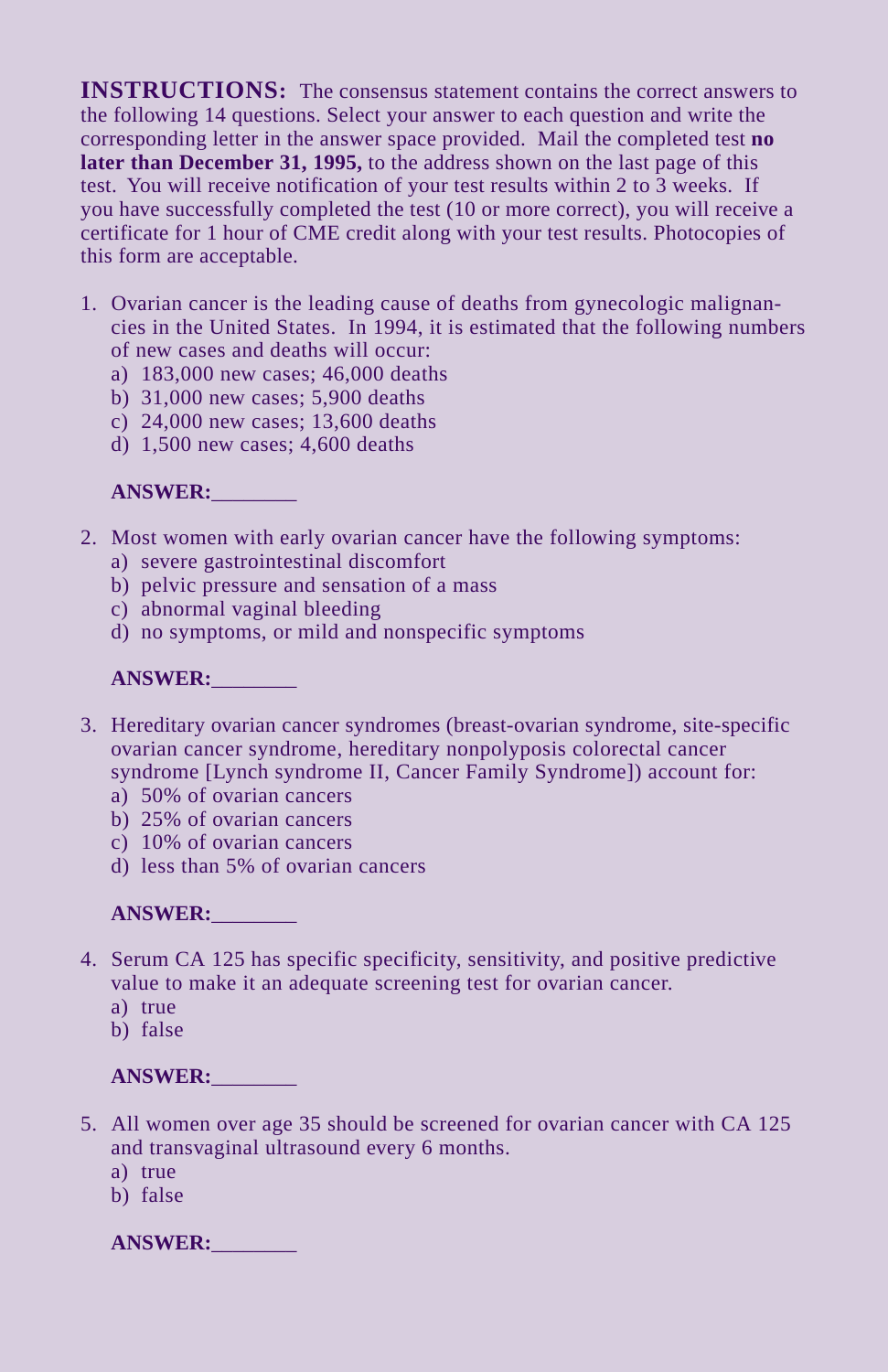- 6. Factors protective against the development of ovarian cancer include:
	- a) more than one full-term pregnancy
	- b) use of oral contraceptives
	- c) breast-feeding
	- d) all of the above

#### **ANSWER:**\_\_\_\_\_\_\_\_

- 7. Management of an adnexal mass should be based on the following factors:
	- a) age and menopausal status of the patient
	- b) size of the mass
	- c) ultrasonographic features of the mass
	- d) level of serum CA 125
	- e) all of the above

#### **ANSWER:**\_\_\_\_\_\_\_\_

- 8. Laparoscopy has been proven safe and effective in the management of adnexal masses suspicious for ovarian malignancies.
	- a) true
	- b) false

#### **ANSWER:**\_\_\_\_\_\_\_\_

- 9. Conservative surgery, as defined by that preserving reproductive tissue (uterus, contralateral ovary), may be appropriate in some young women with early-stage ovarian cancer.
	- a) true
	- b) false

#### **ANSWER:**\_\_\_\_\_\_\_\_

- 10.All patients with ovarian tumors of low malignant potential should receive adjuvant chemotherapy or radiotherapy after primary surgical treatment.
	- a) true
	- b) false

#### **ANSWER:**\_\_\_\_\_\_\_\_

- 11.Factors predicting longer survival in patients with ovarian cancer include the following:
	- a) younger age
	- b) early stage
	- c) low tumor grade
	- d) low residual tumor volume
	- e) all of the above

**ANSWER:**\_\_\_\_\_\_\_\_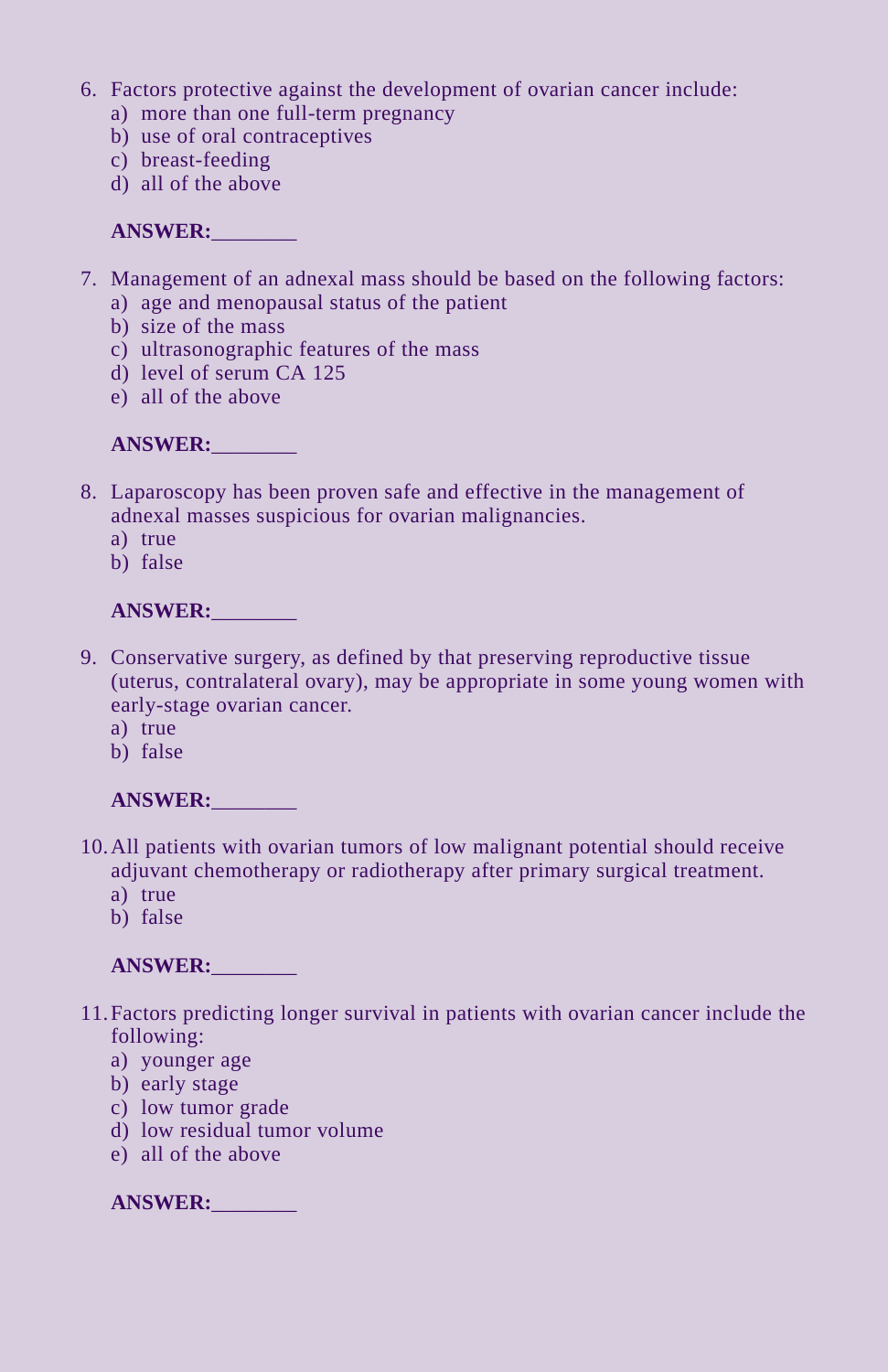- 12. In patients with advanced ovarian cancer, chemotherapy is most effective in patients who have undergone maximal (optimal) cytoreduction or who present with a low volume of disease.
	- a) true
	- b) false

#### **ANSWER:**\_\_\_\_\_\_\_\_

- 13. Women who have no family members with ovarian cancer have the following lifetime risk of ovarian cancer:
	- a) 1/9
	- b) 1/25
	- c) 1/70
	- d) 1/150

#### **ANSWER:**\_\_\_\_\_\_\_\_

- 14. The following chemotherapy agents have been proven effective in patients with ovarian cancer:
	- a) cisplatin
	- b) carboplatin
	- c) paclitaxel (Taxol)
	- d) cyclophosphamide
	- e) all of the above

**ANSWER:**\_\_\_\_\_\_\_\_

NAME *(Please type or print clearly)* 

#### **TITLE**

#### **AFFILIATION**

#### ADDRESS

CITY STATE ZIP

*Please mail form to: CME Program Office of Medical Applications of Research National Institutes of Health Federal Building, Room 618 7550 Wisconsin Avenue MSC9120 Bethesda, MD 20892-9120*